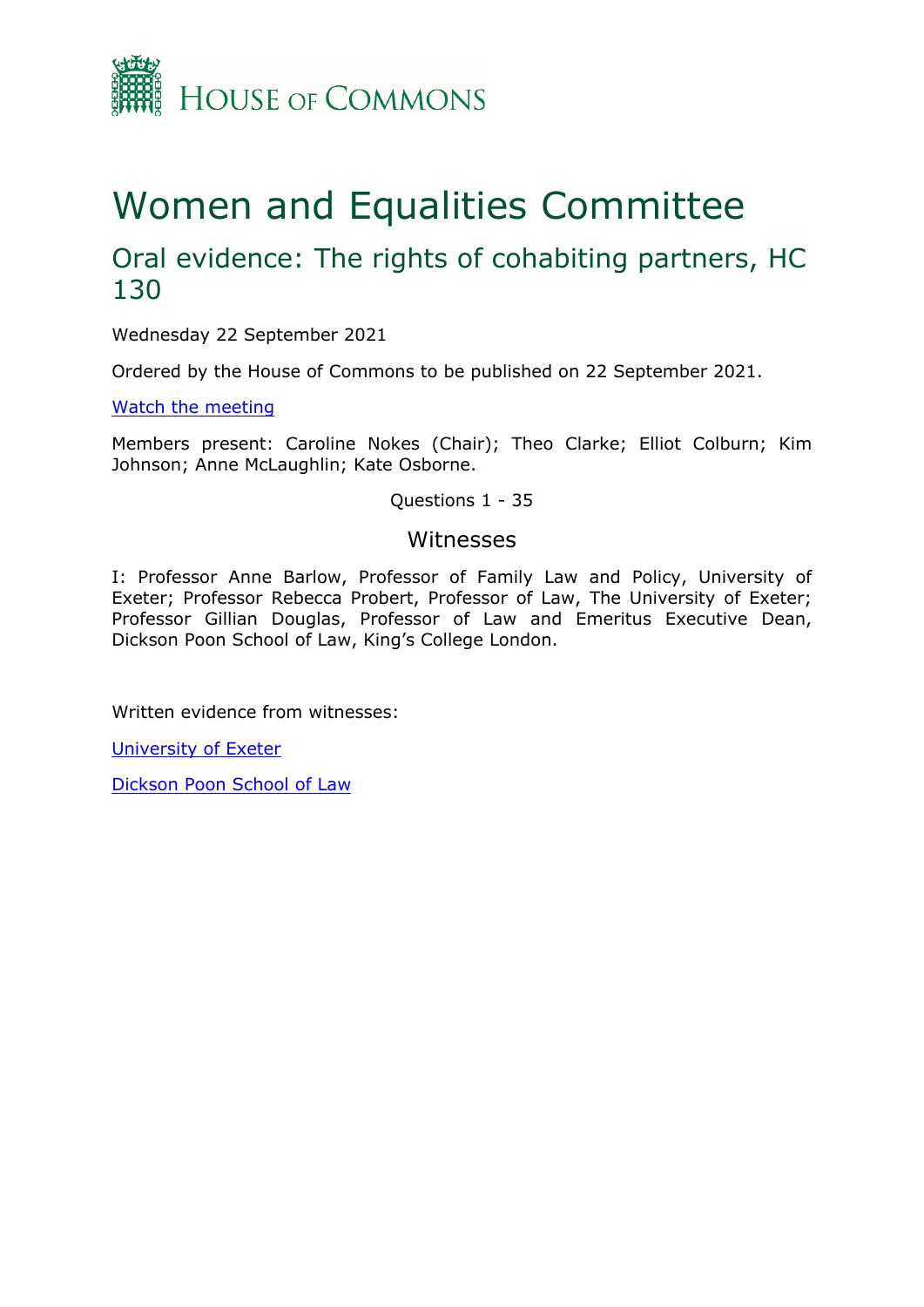

## Examination of witnesses

Witnesses: Professor Anne Barlow, Professor Rebecca Probert and Professor Gillian Douglas.

**Chair:** Welcome to this afternoon's evidence session of the Women and Equalities Select Committee. This afternoon's session is the first evidence session for our inquiry into the rights of cohabiting partners. Can I welcome our witnesses this afternoon, Professor Anne Barlow from the University of Exeter, Professor Gillian Douglas from King's College London and Professor Rebecca Probert, also from the University of Exeter? Thank you very much for joining us this afternoon. Can I start by asking each of you to introduce yourselves and to very briefly explain your role and expertise in this area?

**Professor Barlow:** I am Anne Barlow. I am professor of family law and policy here at the University of Exeter. I do a lot of sociolegal research, a lot of which has been focused on cohabitation and marriage over the years. I have conducted a number of projects around attitudes to that and have been part of the academic discussion on how the law should or should not be reformed. I also worked as a practising solicitor in the family law field before becoming an academic.

*Professor Douglas:* I am now emeritus professor at King's College London. I retired at the end of December from my role as executive dean of the law school there. I have researched and taught family law throughout my career and my main interest has been in the relationship between family law and social change.

I have done a lot of empirical sociolegal work, like Anne, exploring people's experiences of having legal problems and going through the legal system, and a particular focus of that work has been on aspects of relationship breakdown. The work that I present to the Committee in my written evidence is an example of that kind of research. I have a particular interest in the money and financial side of relationship breakdown.

*Professor Probert:* I am professor of law at the University of Exeter. I am currently a specialist adviser to the Law Commission on its weddings project and co-investigator with Dr Akhtar on a Nuffield funded project examining non-legally binding marriages, which is relevant for the present purposes because in law they are effectively cohabitants. My research has focused on the history of the law relating to marriage and cohabitation, in particular the evolution of the common-law marriage myth, and also the current law, in particular the property rights of cohabitants.

Q1 **Chair:** Going back to Anne Barlow, please, the common-law marriage myth is incredibly prevalent. I just wondered whether that provided one of the key arguments supporting the need for reform.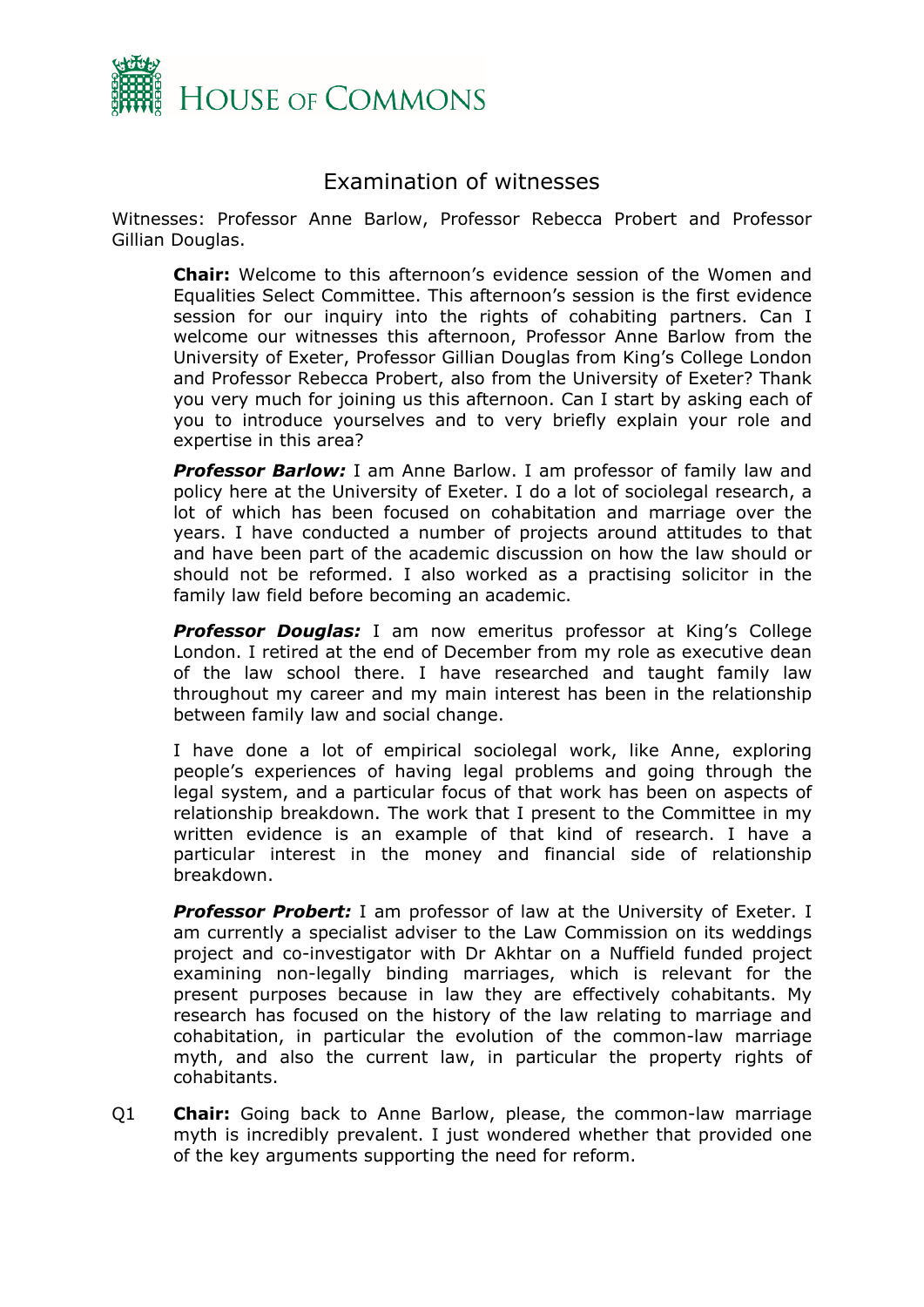

**Professor Barlow:** I certainly think so, because the current law is premised upon the assumption that people are very legally rational, if you like, about what they are doing and that both of them are choosing to cohabit for particular reasons, whereas when you take into account the large number of people who actually believe that they have either exactly the same or similar rights to married couples or civil partners anyway, that undermines that whole argument of autonomy: that people are choosing to do this because they do not want the legal protections that marriage and civil partnership currently afford through family law.

Q2 **Chair:** I forgot to say at the beginning that, if at any point any of the witnesses wish to add to something that one of the others said, please just raise your hand. It is easiest to do that physically, and I will spot you and bring you in. Going back to Anne, how realistic do you think it is that the Government could dispel those myths via a communications campaign, by providing people with more information, or do you think that is a hiding to nothing, and that the myth is so prevalent that it would be almost impossible to dispel?

*Professor Barlow:* It would be incredibly difficult to dispel, because it is so deeply embedded in society. It is not just cohabiting couples who believe this; it is wider society. If you look at the breakdowns of the numbers of people who believe in the myth, then equal numbers of married and unmarried people tend to believe that. Certainly, for those with children it is exactly the same numbers.

Behind that lies the idea that people experience law through different ways, and in some situations cohabiting couples are treated as if they are married. If you are applying for means-tested social security benefits, you are treated as if you are married. In certain areas of law you are treated as if you are married. If you apply for car insurance and you do a Google search and you look at what premium you are likely to have to pay, cohabitating couples are often described as common-law married as a status, and that then just has helped to embed and fuel the myth.

You would have a very difficult task to unpack all of that and explain to people what they experience day to day, both socially in terms of the way they are treated by, say, their children's school and just in wider society, in a meaningful way, where everybody would clearly understand where they stood. They would also wonder why the law was not following what has become the social norms of experiencing cohabitation for varying periods of time before deciding on whether or not to marry or civil partner, or whether you prefer to live your life in that more informal way, yet not appreciating the legal distinctions, which very few people do.

Q3 **Theo Clarke:** My first question is to Professor Barlow. What challenges do cohabitants currently face when pursuing legal remedies following the breakdown of their relationship?

**Professor Barlow:** On relationship breakdown, first of all, many couples do not realise the situation they are in. There is always an element of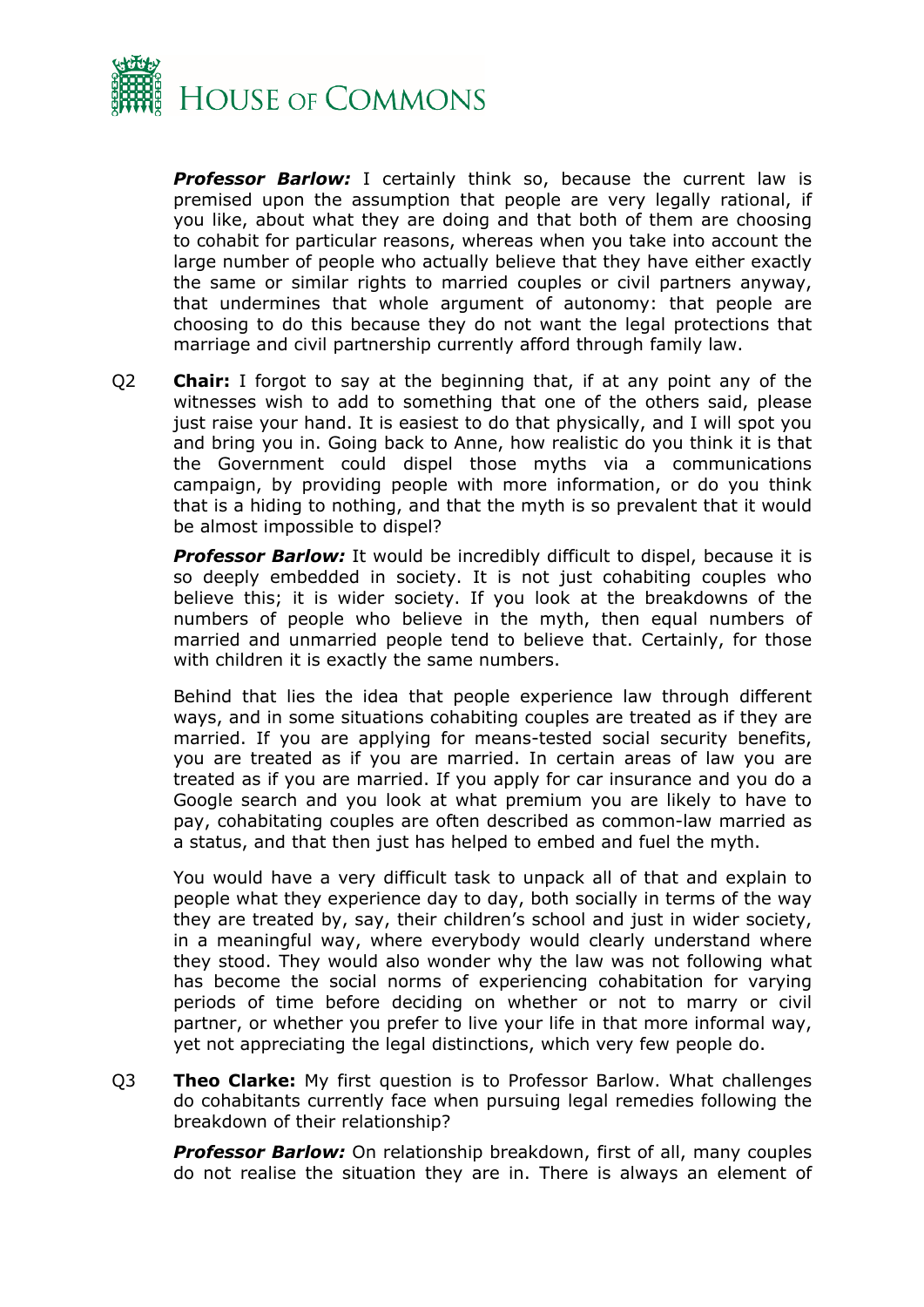

shock to discover that your legal situation is different to how you imagined it. Certainly when I was in practice a long time ago, when I was a young solicitor, literally people were out of the door because they thought I did not know the law well enough. How could I be explaining to them that they did not have any rights when they knew for certain that they absolutely did and that they were treated as if they were married? That element of shock that they have lived their life according to an assumption that is totally false is the first thing they confront.

In practical terms now, the situation is legally complex for cohabitating couples, and that means you need legal advice. There is no longer any legal aid for legal advice in this sphere, and so you will not really get the advice that you need very easily, unless you can afford to pay for it and often on relationship breakdown, you may be the economically weaker partner and there may not be enough money to go around. There are those sorts of practical issues.

Then if you do get to a lawyer or an adviser who can advise you of your rights, it may depend whether you own the family home jointly or not, whether or not you have made a declaration, as you should have been advised to do, as to how you hold that family home in terms of the shares you each respectively own in it. If there is then a dispute about that, how you sort that out is a matter of property law, not family law, and complex trust law, which is incredibly expensive and beyond the means of most people, so you would probably give up right there once you heard what the legal fees were likely to be to contest that.

Where there are children, there is a family law remedy under schedule 1 of the Children Act, which allows claims to be made for the benefit of the child or the children between the parents who are cohabitants—or indeed any parents; you do not have to be cohabitating to access that remedy but that is actually quite a well-kept secret. Even lawyers do not seem to know as much about it as they should. That might be one issue, but also there is no provision there for the transfer of assets as between the parents, so it is just for the benefit of the child.

You may be able to stay in a home for a period of time. This is assuming you go to court. You have separate proceedings to the proceedings that are determining whether or not you have an interest in the family home, and although you can apply for a lump sum or, in theory, transfer of property, the sorts of remedies you can get are for the benefit of the child, and that normally now just takes the position of being able to occupy the home for a period of time. That also creates problems. There are tax problems associated with it for both parties. There is a cliff-edge situation when the child reaches 18 for the parent who is living with the child there.

I could go on. There are a whole number of problems, practical and legal, in terms of the way that those available remedies play out in practice for couples that are very commonplace. A lot of people do this and are faced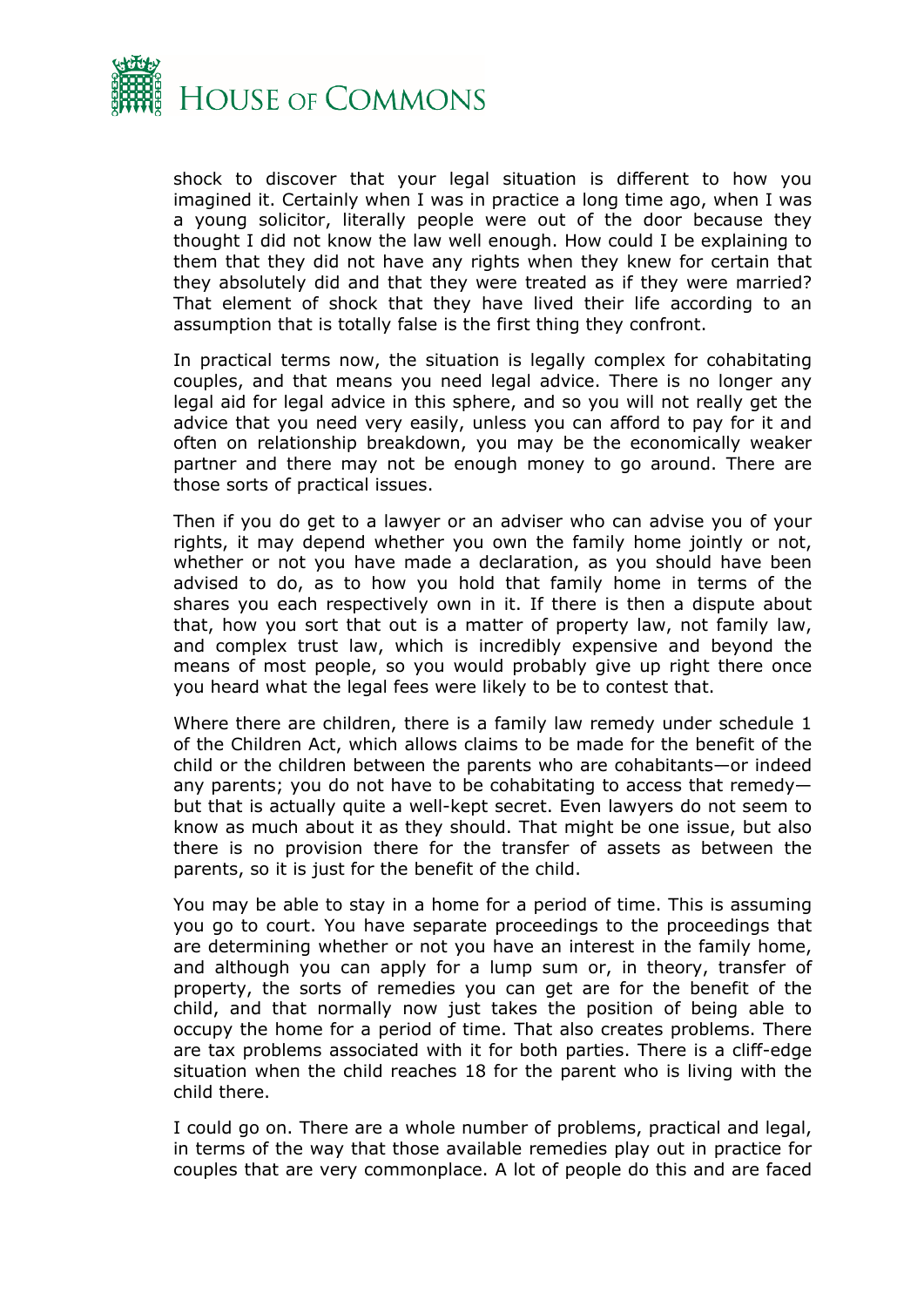

then with a mountain of complexity, which often they just give up on because they cannot even afford to access the remedies that are available in theory.

Q4 **Theo Clarke:** Professor Douglas, how far are financial and non-financial contributions to the family home recognised when bringing a claim as to ownership?

*Professor Douglas:* The position in trust law is very sharply different from that which applies on divorce. In trust law it is a matter of ownership and the acquisition of the property in financial terms, so there is really no recognition given to non-financial contributions to the welfare of the family and the other partner. That is the biggest difference, in fact, between a property law remedy and a family law, divorce court jurisdiction.

The ability in the divorce jurisdiction to take account of those nonfinancial contributions has been absolutely key in improving the position of married women in particular, of course, over the past half century now since the law was changed. It may be worth noting that, prior to the 1970s, divorce law remedies were limited and trust law was used extensively to determine property issues between married couples on divorce. The whole point or a large point of bringing in the discretionary jurisdiction that now applies on divorce was precisely to get away from the shortcomings of trust law.

Q5 **Theo Clarke:** Can I just clarify? You mentioned that there is no recognition given to non-financial contributions of the partner. Could you give some examples to the Committee of what that would be? For example, say the cohabitant was paying household bills and was providing their partner with money every month for a mortgage. Is that the type of thing that would not be included?

*Professor Douglas:* If it can be shown that the money that is contributed goes towards paying for the acquisition of the home, then it can be taken into account. It could be indirect, in the sense that you pay over money into a joint account and your partner then actually pays the mortgage. That could give you an interest. The difficulty that you can get into there is proving it, and we found in our study that quite a lot of cases can founder because there simply is not the paper trail that would enable you to show that your contribution has actually helped in the acquisition of the property. If you can, then you may be able to establish a claim.

Q6 **Theo Clarke:** Running costs and things like that would not be included if they are paying for things like household bills. Things that are not to do with the acquisition of the property would not be included.

**Professor Douglas:** The only occasional reference to those has been where the court has accepted that without that help the property owner could not have kept up the payments. It will be difficult to establish that.

Q7 **Theo Clarke:** On average, what are the legal costs being incurred by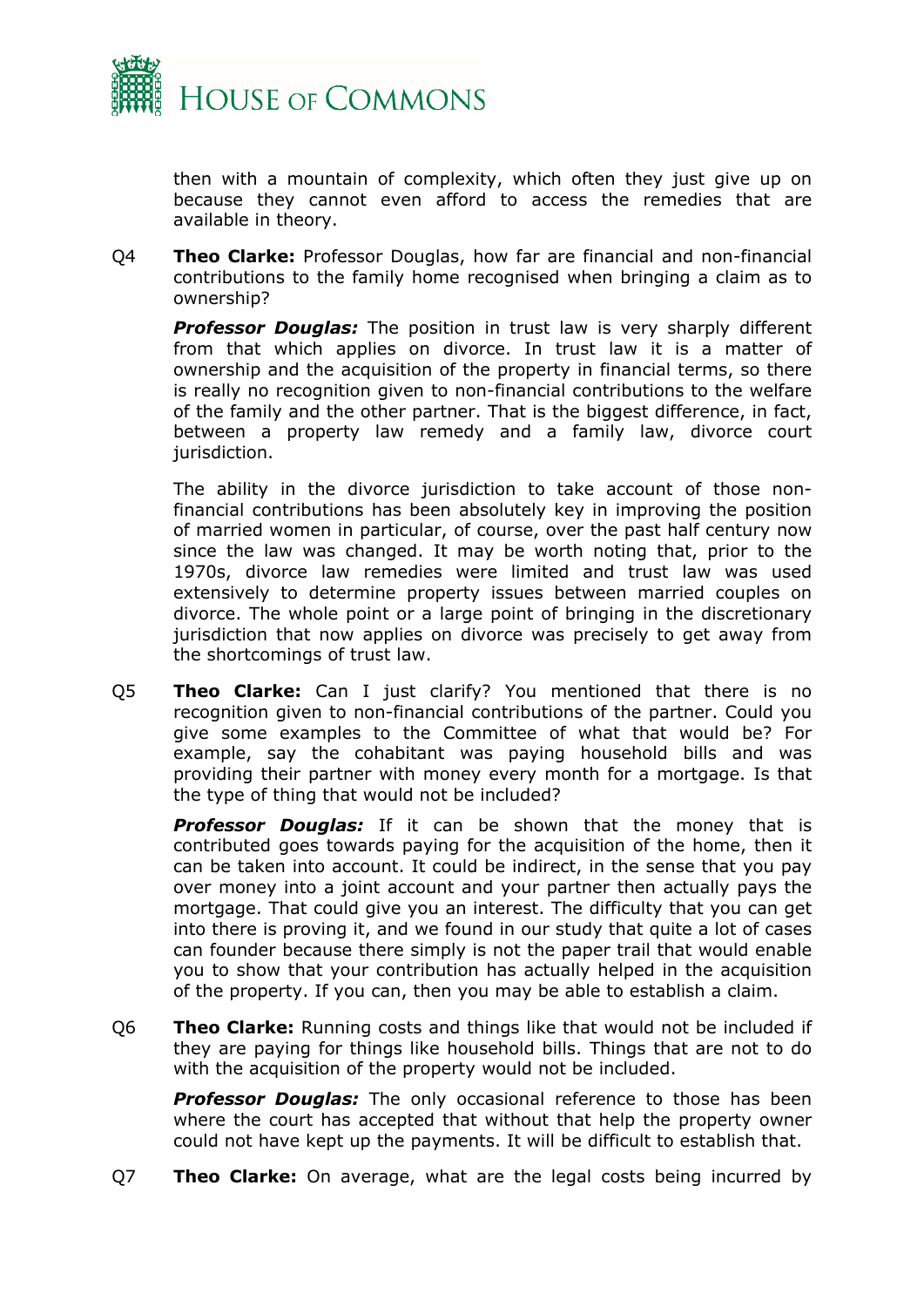

cohabitants when bringing claims?

**Professor Douglas:** I cannot give you a current figure, because the study that I undertook is now over 10 years old. At the time that we did our study, however, the average cost was £4,700, and the range of cost was from barely anything, if someone just got some initial legal advice, right the way up to £23,000, which was the highest cost in our study. The costs rise dramatically if you do go to court. A further complicating factor that adds to cost is that, as Anne explained, the law is complex. We found that solicitors will make more use of barristers for expert advice in these cases, and that will increase the cost again. Once you involved a barrister, the average rose from that £4,700 to over £11,000.

Q8 **Theo Clarke:** Just finally to Professor Probert, how effective is schedule 1 of the Children Act 1989 in protecting the needs of the most vulnerable children of parents who are cohabiting?

*Professor Probert:* As Anne has already explained, the powers that the courts have under schedule 1 of the Children Act are relatively limited. It really does not address the needs of vulnerable children at all. In terms of the periodical payments, it is largely a top-up for wealthy parents where the Child Maintenance Service does not have jurisdiction, for example if the parent is earning over £3,000 a week. The courts have the power to order top-up payments there, but when it comes to the transfer or settlement of property, most of the case law has involved very wealthy fathers settling property for the benefit of the minority of the child. It simply does not provide a flexible or adequate solution for the vast majority of cohabiting couples and their children.

Q9 **Theo Clarke:** In your view, how could the law better account for the financial costs facing primary caregivers following the separation of cohabiting parents?

**Professor Probert:** There is the possibility of a carer's allowance under the Children Act, so there can be an element included for the costs that they incur in running a household that includes a child, so running costs of running a car that will be needed just for day-to-day life. The biggest change would be more flexible powers for the property orders.

Q10 **Anne McLaughlin:** Good afternoon, panel, and thank you so much for your time today. My first question is for Rebecca. I represent a Glasgow constituency. We have slightly different laws in Scotland, but, like England, we have a growing number of people choosing to cohabit. That means that there will be an increase in cohabiting relationships ending with the death of a partner. What are the implications of this for cohabitants under existing inheritance law?

*Professor Probert:* Under the current intestacy laws, cohabitants are simply not recognised at all. The only possibility would be where the deceased leaves none of the relatives laid down under the intestacy laws and there is the possibility of a discretionary grant being made to them.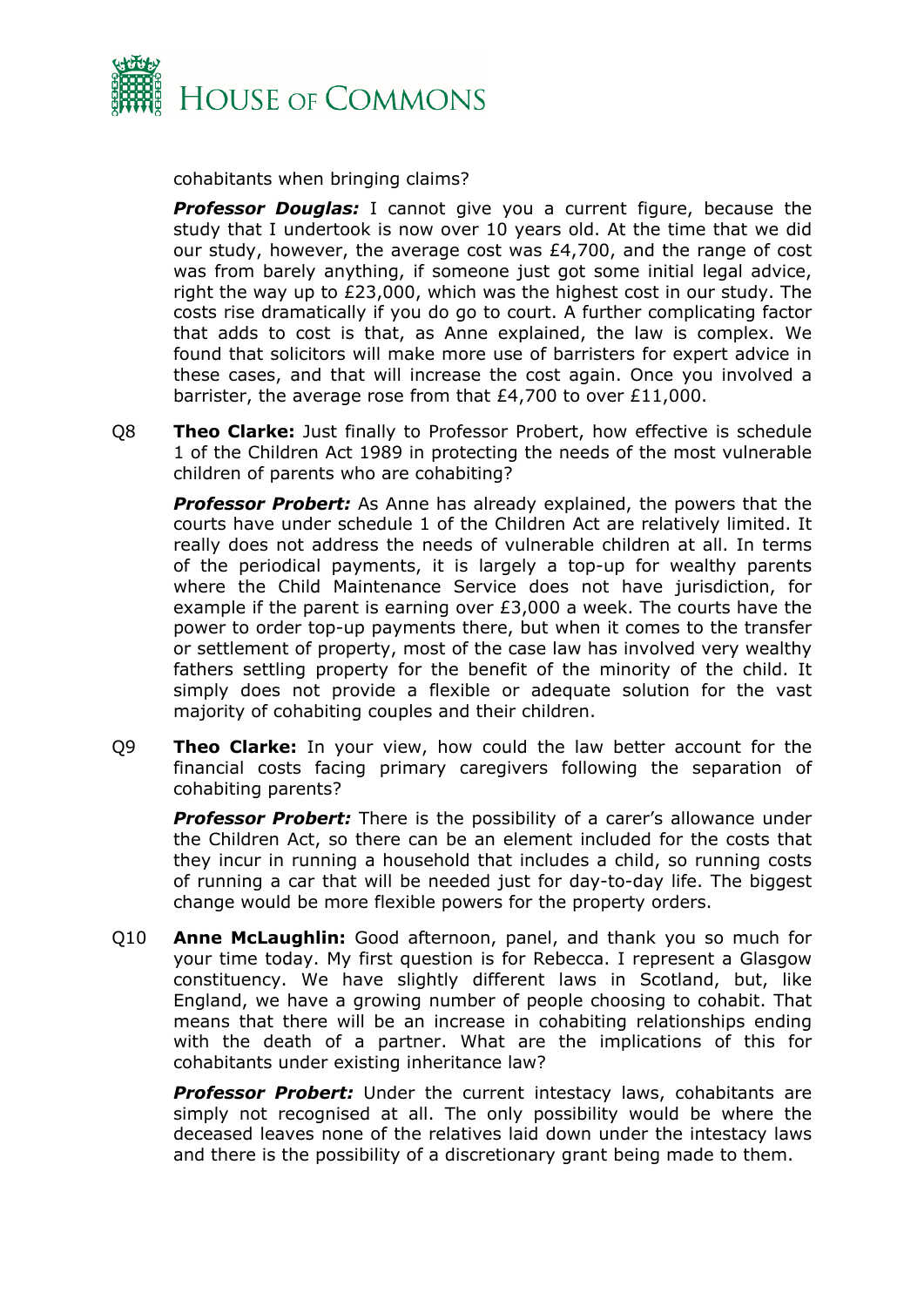

However, cohabitants do have the right to claim provision under the Inheritance (Provision for Family and Dependants) Act 1975. There are two ways in which they can do so. First of all, they can show that they are a cohabitant. To do that, they have to show that they have been living with the deceased in the same household immediately before the death of the deceased and for at least two years before that date, living as the husband, wife or civil partner of the deceased.

There are a number of conditions that need to be satisfied there, and a lot of the case law has had to deal with situations where there might have been a temporary separation before the death but where there had been a very long-term relationship leading up to that. A cohabitant who does not satisfy that definition, or in particular the two-year qualifying period, can claim as a dependant, but that requires them to show that the other partner was making a significant contribution to their needs during the relationship. Once they have met that eligibility criteria to apply, they then have to show that the disposition of the deceased's estate, either affected by his will or her will—

**Chair:** Rebecca, we have a Division bell here, so I will have to suspend the meeting for a period of 15 minutes. Thank you.

*Sitting suspended for a Division in the House.*

*On resuming—*

Q11 **Chair:** We are back after the Division. Rebecca was answering the question. Did you finish your answer? Is there anything you would like to add?

**Professor Probert:** I had not quite finished, so I will just round off. After establishing that they are eligible to apply, they have to show that the division of the deceased's estate affected by the will or the law relating to intestacy is not such as to make reasonable financial provision for them. What is deemed reasonable is judged by reference to age, length of relationship and any contributions made to the welfare of the family. This is one context in which contributions to welfare are taken into account and valued, whereas, as Gillian said, they are not taken into account and valued in the same way when they split up during their lifetime.

The courts have been relatively generous to the surviving cohabitant in this particular context, but it is still a remedy that depends on an application being made to court rather than the automatic rights that arise from intestacy.

Q12 **Kate Osborne:** My question is to Anne, please. In terms of financial consequences with the current inheritance tax regime for surviving cohabitants, should cohabitants be exempt from inheritance tax?

**Professor Barlow:** I think they should, certainly with regard to the family home, because it does cause, again, terrific practical problems when somebody dies. If the property is jointly owned as joint tenants,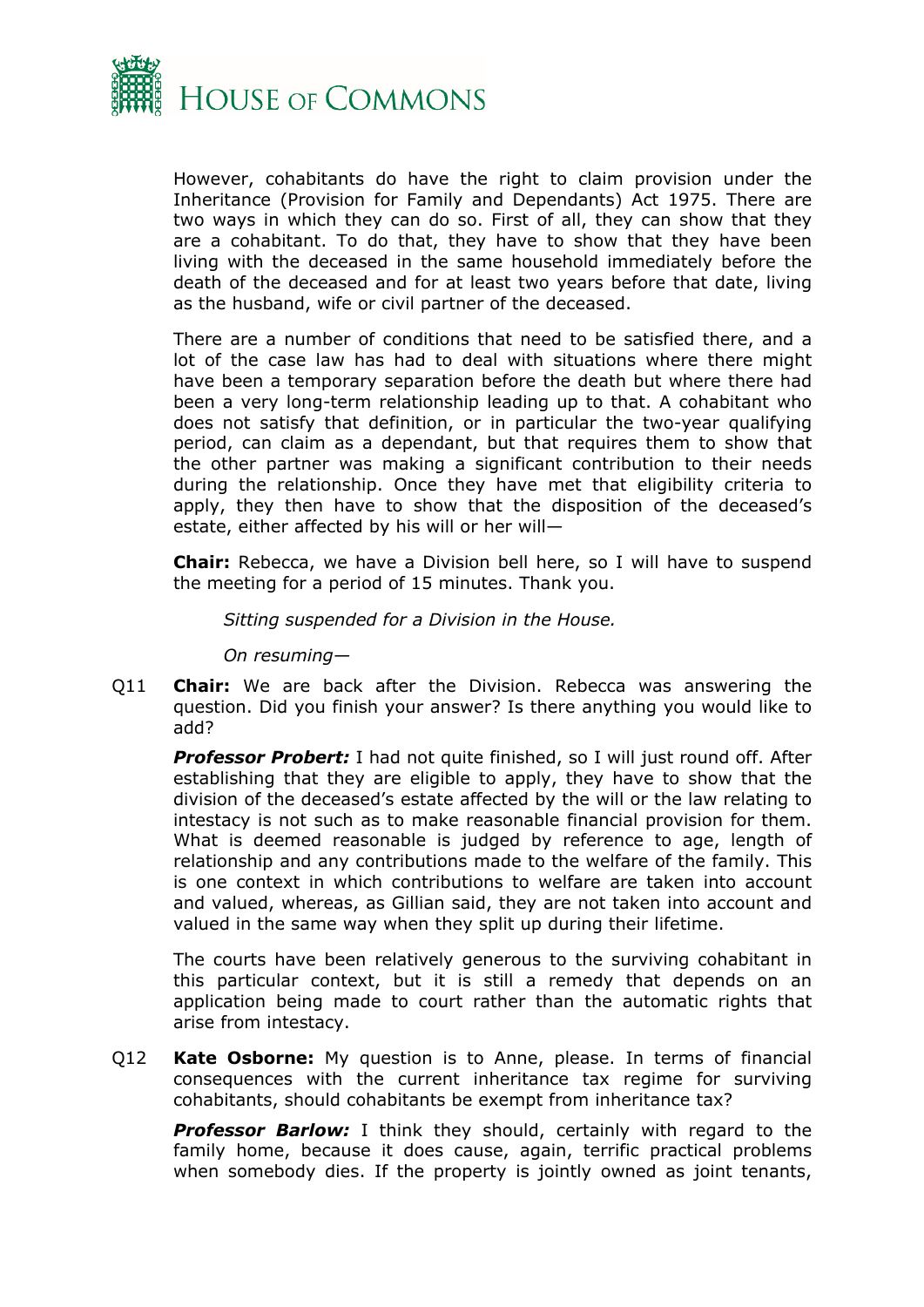

then the right of survivorship applies, so in that case the deceased partner's share would automatically be transferred by law to the survivor, but inheritance tax becomes payable on that, and that might be 50-50. There would be an assumption of 50-50 ownership. Sorry, I am not being very clear.

If they are tenants in common, as it is called, they may own it 40-60, say, 20-80 or whatever they have agreed, and then if the 80% share is being transferred to the 20% owner, they will have to pay inheritance tax on the value of the 80% share, which probably will just be absolutely impossible for them to do. They may have children or other dependants that mean that the property has to be sold and they end up homeless. That is the worst-case scenario: that they really cannot afford to pay it.

There are some provisions where you can pay by instalments, but essentially, if you do not have the ability to pay for various reasons, typically because you have caring responsibilities or maybe you are retired or whatever—there could be a number of reasons your means are limited—that does not really help you very much and you have to sell the property. Then, essentially, if you only have that 20% less the tax, you may not be able to rehouse yourself, depending on where you live and what the value of property is in your area.

Q13 **Kate Osborne:** What disparities exist between bereavement benefit provision for married or civil-partnered couples and cohabitants? That is to Rebecca, please.

*Professor Probert:* This is something that has been the subject of recent litigation. The Supreme Court in *McLaughlin* held that the current law violated the European Convention on Human Rights in not extending widowed parent's allowance to a cohabitant. The High Court in the more recent *Jackson* case held that, similarly, the limitation of the higher rate payable in the case of a person who is pregnant or entitled to child benefit to a surviving spouse or civil partner was equally a violation of the convention.

I understand that that is now being addressed by the Bereavement Benefits (Remedial) Order 2021, but the order that I have seen does not have a definition of "cohabitant", so it is a little difficult to determine what its effect is going to be. It also has a questionable assumption about the appropriate allocation of benefits where there is potentially more than one claimant.

Q14 **Kate Osborne:** How would the law ensure that everyone is treated fairly in cases where there are multiple claimants from previous relationships? How would that work?

*Professor Probert:* The question is whether we are talking about multiple claimants from successive relationships or multiple claimants where those relationships are overlapping. You can probably legitimately prioritise the relationship that a person is in at the time of their death if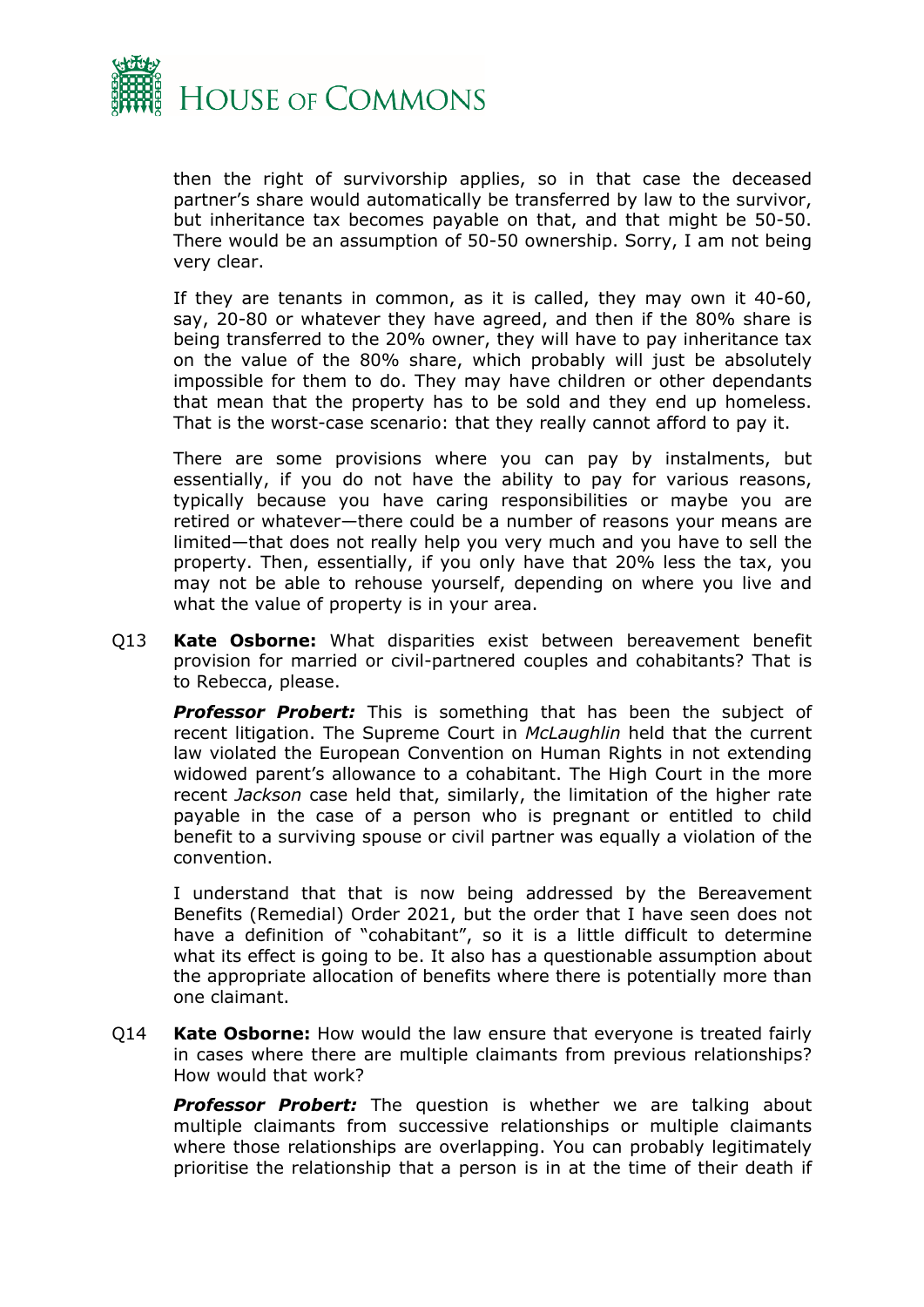

other relationships have ceased to exist as a matter of fact, but if you have somebody who is dividing their time between different households, sometimes potentially unknown to the individuals in those different households, that becomes more complicated and less fair to decide that just one of them should benefit.

Q15 **Kate Osborne:** The other side of that might be if people are inheriting debt. How far are married couples and civil partners protected from inheriting certain types of debt from their partner? Rebecca, I will give you a break and let Gillian come in, please.

*Professor Douglas:* In relation to debt, that will have to be deducted from the estate in order to arrive at a net value. This is not an area of specialism for me, so you would probably be better talking to practitioners about that, but I assume that any debt will simply reduce the size of the net estate. I am going to pass the buck to Anne and see if Anne can add anything from her experience.

**Professor Barlow:** If it is a joint debt, then you are typically jointly and severally liable for that, so it would transfer to become the sole liability of that one person, but otherwise, yes, a debt that belonged to a deceased partner, say, if we are talking about that context, would reduce the estate by the amount of the extent of the debt. Do you mean on death?

**Kate Osborne:** Yes, on death.

**Professor Barlow:** Yes, on death.

Q16 **Kate Osborne:** If you are able to answer this, Anne, would any issues arise in relation to debt if cohabitants also became entitled under the intestacy rules?

*Professor Barlow:* Gillian, you might be better off.

*Professor Douglas:* It would not make a difference, as far as I would imagine. It is as you have already described, Anne: that intestacy transfers the estate to whoever is the designated beneficiary or beneficiaries. As you say, if anything was joint, it would already have been transferred, as it were, prior to the estate being distributed. What is left is simply deducted. That would be my expectation.

Q17 **Kim Johnson:** Good afternoon, panel. I have two questions for Rebecca on disadvantaged groups. Southall Black Sisters have raised current failures to protect black women, who are disproportionately forced or coerced into religious-only marriages, which make them dependent on discriminatory and often misogynistic religious arbitration forums in the event of a marriage breakdown. This can expose them to risk of serious and escalating abuse. You mentioned earlier that you are working with the Law Commission on the wedding project. How would proposed changes to wedding law improve the status of people in legally unrecognised marriages? Is the type of reform being consulted on in this area sufficient?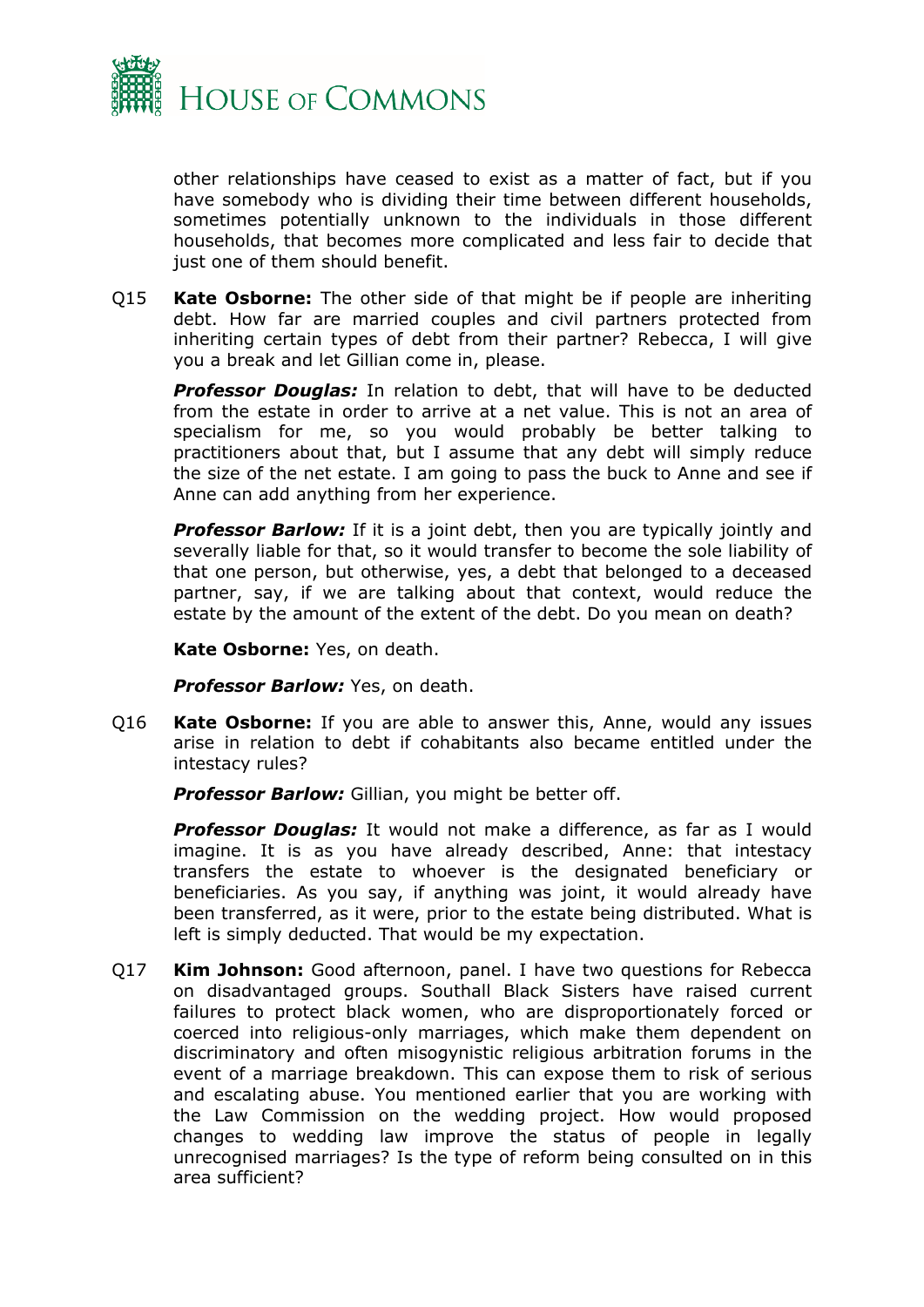

*Professor Probert:* The Law Commission published its consultation paper with provisional proposals for reform last September and received a very large number of consultation responses to that, which were subsequently analysed. In terms of how its proposals would affect the kinds of ceremonies that are currently classified as non-qualifying, there are a number of different elements to it.

The first is simply making it easier to have a legal wedding and harder to fob somebody off with a religious-only wedding. If I could bring in here the research that I have been doing with Dr Akhtar into couples who have had non-legally binding ceremonies, the legal barriers were a key factor for them. Often the religious wedding was taking place quite quickly and it was not practicable to get an appointment to give notice, then have the 28-day notice period and then have a wedding that was both legally and religiously recognised. Many couples would simply have the religious wedding and then the assumption would be that they would have the legal wedding at some point. In some cases, that followed in a few months. In other cases, there was a real sense of drift and that this was something that they were not going to get round to.

One strategy is to make it easier to get legally married and to give couples a sense that the ceremony that the law recognises is the religious ceremony and that they are not being required to have a civil ceremony, which is a real perception at the moment.

The second strategy of the Law Commission's approach is how ceremonies are classified if they do not comply entirely with the requirements of the law. It is not the case under the current law that, if you do not comply with every single requirement of the Marriage Act 1949, your marriage is not recognised. There are three possible outcomes: it could be valid, because the particular formality that you have not complied with is not one that is essential to validity; it could be void where, basically, you have married within the structure of the Marriage Act, but you have knowingly and wilfully failed to comply with a particular specified requirement; or it could be non-qualifying, if the ceremony was entirely outside the framework of the 1949 Act.

The commission's proposals try to move some of the ceremonies that would currently be classified as non-qualifying into the category of at least void, and possibly valid. The reason why a void marriage is a good thing in this particular context is that, when the court makes a decree of nullity, it has exactly the same powers to reallocate assets between the parties as it does when granting a decree of divorce.

These are the provisional proposals. Under the commission's proposals, a marriage would be void if either party had failed to give notice, if the authority to marry had expired, or if either or both knew that the officiant marrying them was not authorised to do so. Essentially, it is trying to protect, as far as possible, those who are genuinely believing that they have gone through a ceremony that would be legally recognised. If you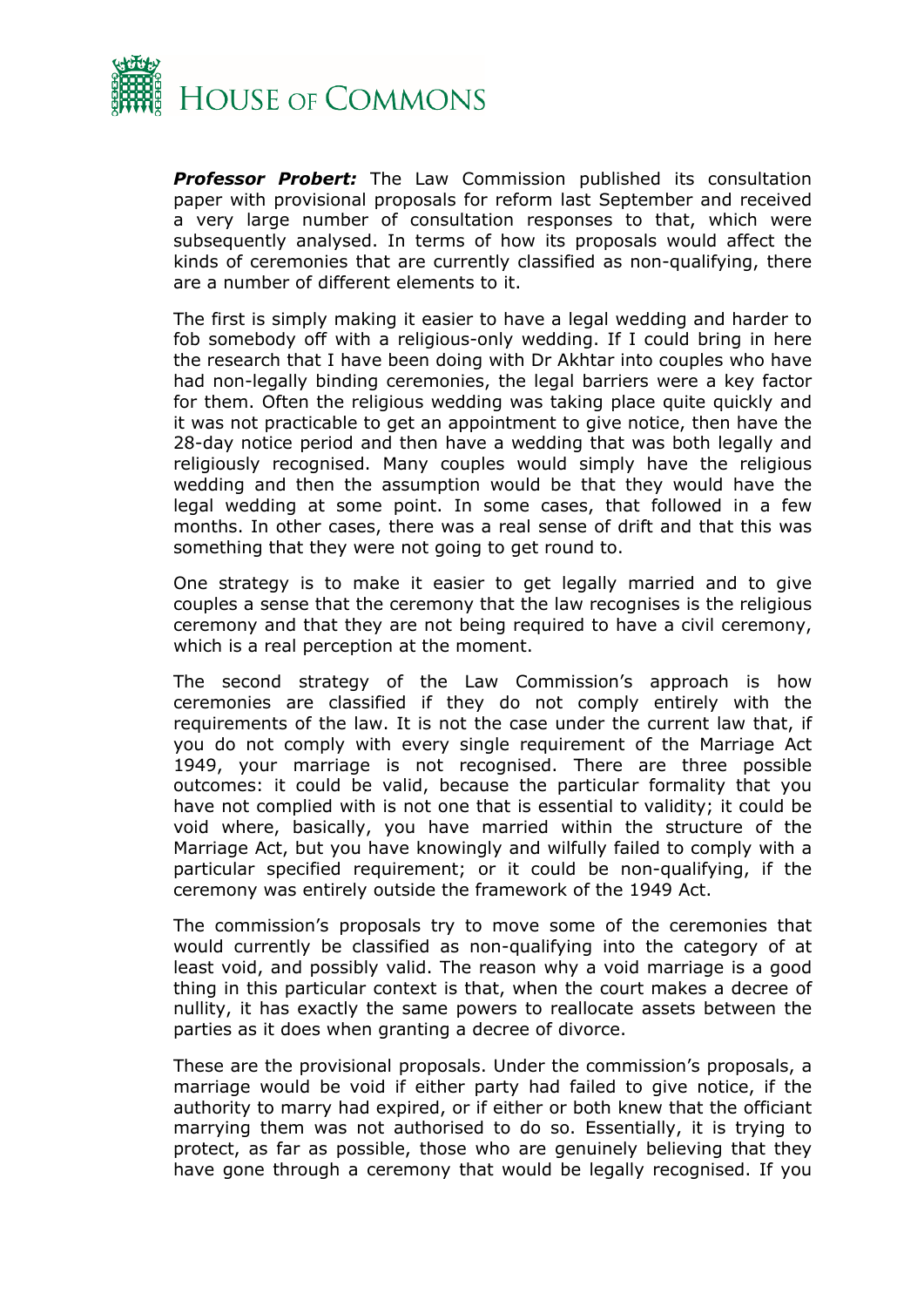

have given notice and it then turns out that the person who married you was not authorised to do so, you would be validly married in the eyes of the law. That was a long and complicated answer.

Q18 **Kim Johnson:** From your point of view, how big a problem is it is at the moment, in terms of some of these types of marriages?

*Professor Probert:* That is a very good question. In the Nuffield study, we found a real variety of reasons for having a religious-only marriage. We only found one of our interviewees who was not aware at the time they entered into the nikah that this would not be legally recognised. Everybody else was aware that it did not have the same legal status as a marriage entered into in accordance with the Marriage Act 1949. They described themselves as married, but that was because that was what was meaningful to them. They were very clear that this was not a legal marriage.

Q19 **Kim Johnson:** Who is likely to be disadvantaged by changes to cohabitation? We know that older people choose to cohabit because they want to retain their assets. Are there other groups from your point of view?

**Professor Probert:** Every time you change the law, there are going to be some people who benefit and some people who do not. The question is where responsibilities should lie at the end of a relationship. If, at the moment, we think that people do not have the remedies that they should have when a relationship comes to an end, that has to be addressed by imposing certain responsibilities on the other partner. I am not sure I would phrase that as somebody being disadvantaged by any potential reform so much as just redressing existing disadvantages.

Q20 **Elliot Colburn:** Thank you, panel. I would like to move on to talking about approaches to reforming the law. Gillian, I will start with you by asking a very broad and open-ended question. What is the simplest and fairest way to reform the law on cohabitation in England and Wales?

*Professor Douglas:* It is not a simple and straightforward answer, I am afraid, because it depends what you want to achieve. Do you want to achieve a reform that covers every aspect of cohabitation, so, in effect, almost creating a new status of cohabitation, which would have a recognised meaning and understanding wherever it would be relevant, across the board? Do you want to go for piecemeal reform, which addresses particular issues, such as the intestacy question or the separated cohabitants' property question?

There are different ways of dealing with this problem. Simplicity would tend to go with piecemeal reform. You pick off things that are the most pressing first and then you can stand back and see where you get to. That is one thing.

The other side of this is to decide what you are trying to achieve with reform. Do you want to achieve a situation where, in effect, you treat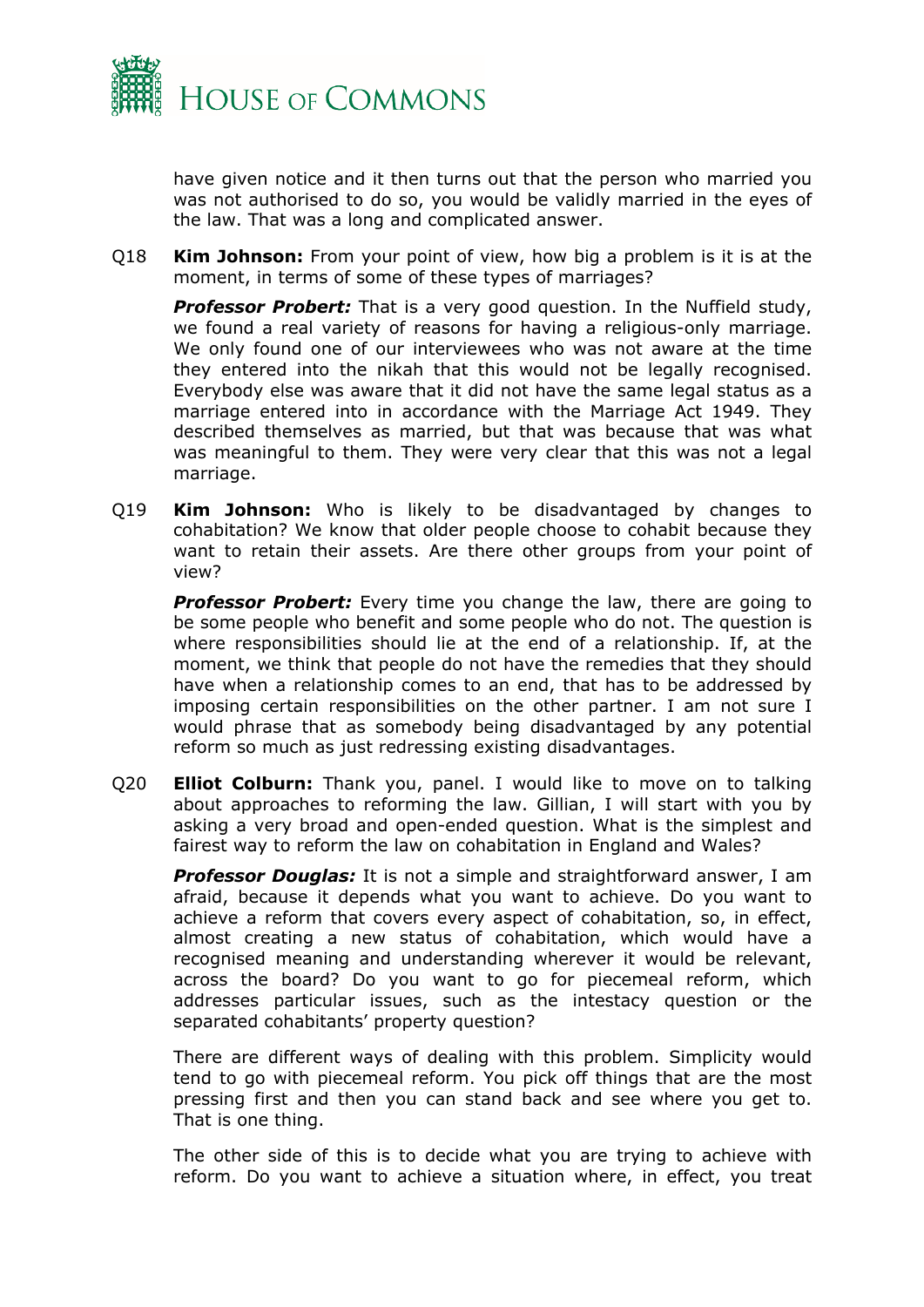

cohabitation and marriage as exactly the same? Anne has written extensively about functional approaches to relationships and she may have more to say on this. If you say, "In effect, there is far more that marriage and cohabitation have in common than the differences between them and therefore you may as well equate them", that will lead you to one kind of reform. If you want to distinguish between marriage and cohabitation, you will get a different set of reforms. Does that make sense?

#### **Elliot Colburn:** It does.

*Professor Douglas:* To me, those are two prior questions of policy that need to be addressed. Once you have done that, it may become a bit more straightforward. If I give my own view, for me, the two biggest issues that need redress are the position of cohabiting couples when their relationship breaks down and the position on death.

The simplest way of addressing the first of those would be to amend the current regime that applies on divorce, which is the Matrimonial Causes Act 1973, to include cohabitants within the jurisdiction of that regime. You would still need a definition of cohabitants. Anne has touched on the complexity that can arise there, but you could do that.

I can say a bit more if you want me to, perhaps later, about whether it might make sense, while embracing cohabitants within that divorce regime, to still distinguish them in some ways from married couples. For example, if you look at the Law Commission's proposals, they would have required living together for a certain period of time before you could take advantage of the jurisdiction. You would need rules like that, but that would be the simplest.

Similarly with intestacy, the Law Commission recommended including cohabitants within the intestacy rules. It has a draft Bill attached to its report that would enable that to be done. That is in terms of the simplest ways forward for addressing those two problems.

Q21 **Elliot Colburn:** That segues me quite nicely to Rebecca. Why do you think that successive UK Governments have not implemented the 2007 recommendations from the Law Commission?

*Professor Probert:* There are two answers to that. My view is that the 2007 proposed reforms, while they have a lot of merit, are a slightly complicated way of dealing with the issue.

The second answer is essentially the lack of political will to do it, because of the opposition that proposed reforms attract. This is one of the rare issues that perhaps unites the *Daily Mail* and the *Guardian*, which both seem to oppose reforms to cohabitation—the *Daily Mail* because it sees it as undermining marriage and the *Guardian* because it sees it as undermining the autonomy to cohabit without rights. We see both of those perspectives coming through in the papers. It is quite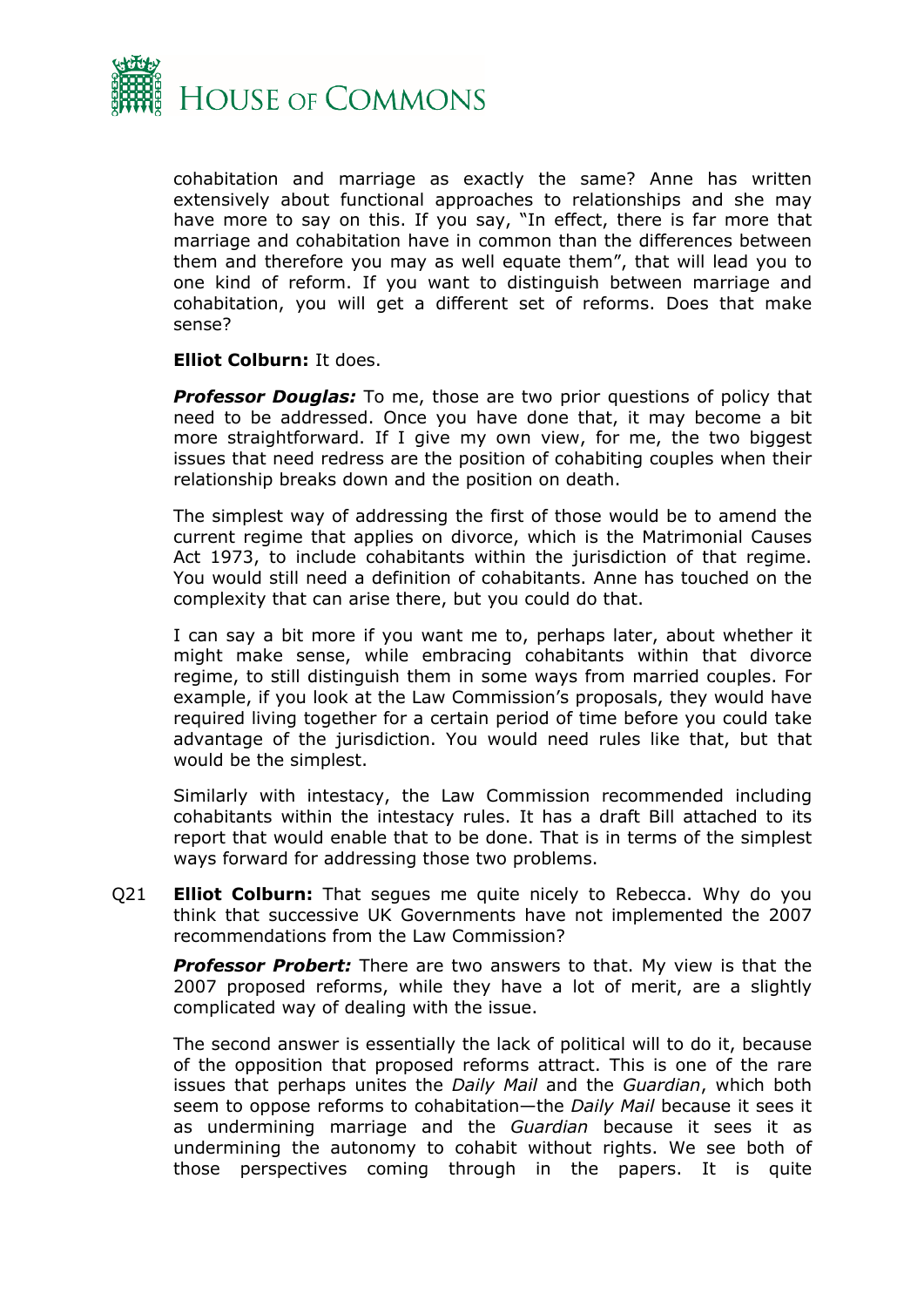

understandable why Governments might just think, "We do not want to touch this if it is not going to be sufficiently popular with voters". I do not think that is a good reason for not reforming it when reform is needed, but I can understand why those considerations might apply.

Q22 **Elliot Colburn:** You mentioned the complexity of the 2007 proposals. What aspects of those recommendations would you see as needing revising or updating?

*Professor Probert:* The Law Commission scheme had three levels of criteria. It had a definition of cohabitation. It then had eligibility requirements, so you could be a cohabitant but not be eligible to apply under its proposed scheme. Then it had grounds for relief, so you could be an eligible cohabitant who was not able to satisfy the grounds for relief.

There were two grounds for relief. One was that the other partner had retained a benefit as a result of contributions that you had made. However, that was very narrowly defined and the types of contributions that would be taken into account were essentially those that Gillian had already described in relation to property law. They would be financial contributions or paying bills if the person paying the mortgage could not otherwise have afforded to do so.

The second ground for relief was economic disadvantage, which was trying to look to the future and redress the unequal consequences of the relationship where one had made sacrifices for the other. Even once a claimant had been able to show that the other had retained a benefit or they had suffered an economic disadvantage, there was then a separate quantification of the appropriate relief, which had to be carried out by reference to what was reasonable and practicable, having regard to a list of discretionary factors. The basic principle was that a retained benefit was to be reversed and economic disadvantage was to be shared, in line with this list of discretionary factors.

It was quite a complicated system and you could quite easily at least get rid of the intermediate eligibility requirements. It seems to me that, if you have grounds for relief, it should not actually matter if you have not satisfied a particular time period. There should possibly also be simplification of the way that it is quantified.

Q23 **Elliot Colburn:** If I can go back to the question of opposition to changes, Anne, I will come to you. How do you feel about extending legal protections to cohabitants in terms of the effects on the institution of marriage?

*Professor Barlow:* The number of marriages has been declining year on year for a very long period of time, and we have not actually changed the law. I do not really see that a reform would undermine marriage in a situation where marriage is actually already socially undermined, if you like. The way we have decided to partner and parent has changed over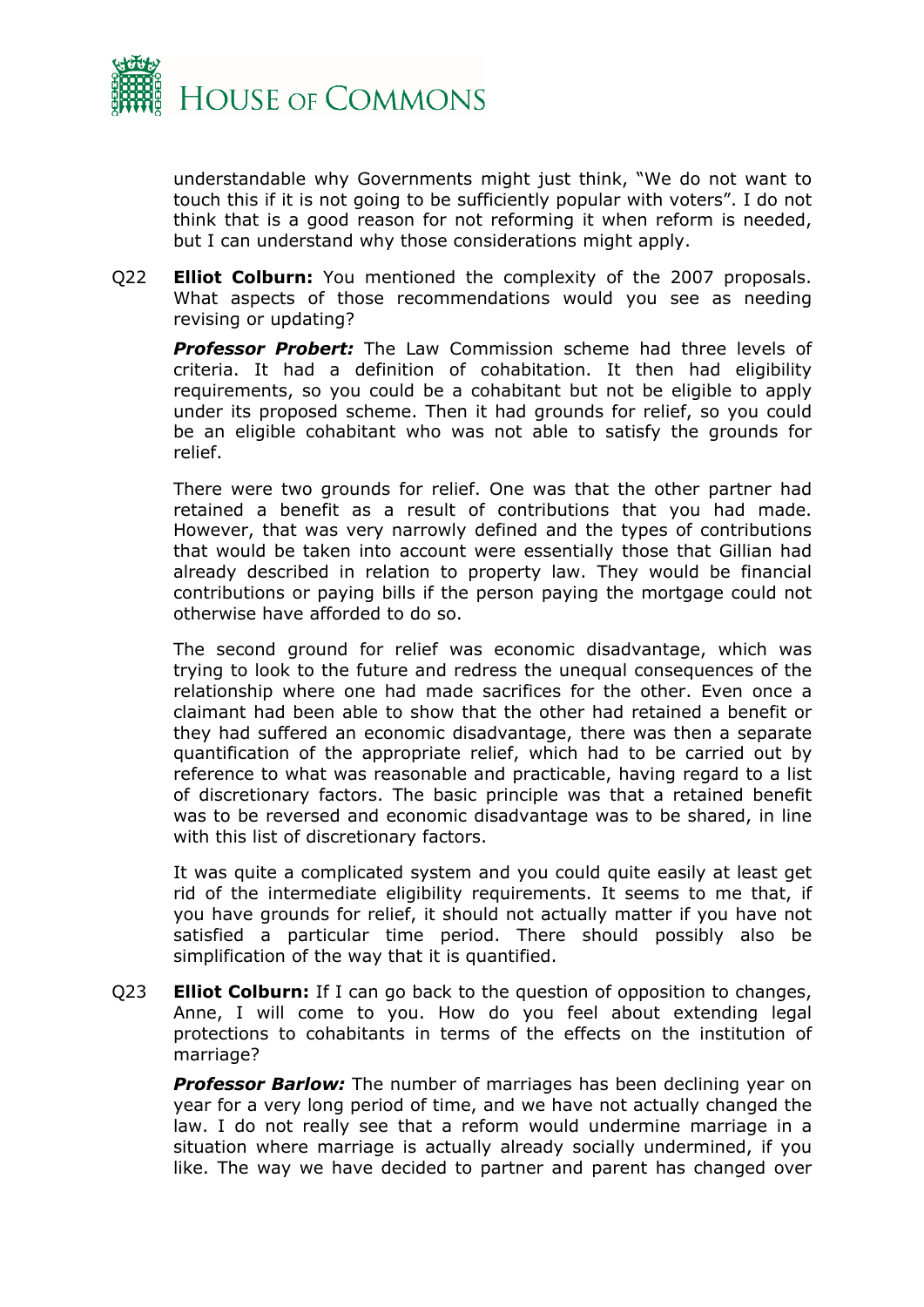

time. People live together. Before, there was a very set thing that you did. You got engaged, you got married, then you had children. That is not how relationships work anymore. They are more fluid and people live together for a period of time, often because they want to have a big wedding and they really value marriage in other ways. Meanwhile, they want to live together. There is no social stigma attached to that. They operate as if they were married or civil partnered in terms of the way they see their relationship, so they are functionally similar.

That does not mean they are not committed to each other during that period or in need of some form of remedy to redress the balance if the relationship breaks down, particularly where there has been a disparity between the non-financial and financial contributions to the relationship. That would typically come if there are children. You have to make a decision about whether you are both going to work full-time, in which case you might share everything equally, but that is not that common.

Even a quite recent British Social Attitudes survey, published in 2019, shows that people do not see that as the best way to organise family life. They expect one parent, and typically the mother, to do more of the domestic work and childcare.

To come back to your original question, I do not think it would undermine marriage, because marriage is still valued. It is put on a pedestal in the way that people have to build up to it now because it has become this sort of idealised institution. Before, you had to just get married and make the best of it. If it went wrong, there were remedies. Now, if it goes wrong in the short term, while you are still cohabiting, there are no remedies. You would quite likely, if there were children certainly, have suffered the same sorts of disadvantage to that inequality of contributions and your disconnect with the labour market as a result of your relationship—what we call relationship-generated disadvantage in legal speak.

I do not think it will undermine marriage, because marriage is still valued. In fact, it is so much valued that people are delaying doing it until they are older. We need to take account of the realities that people decide to partner and parent in the way that we redress relationshipgenerated disadvantage now.

Q24 **Elliot Colburn:** Gillian, I will address one of the other opposition arguments to this to you to get your response. There is this argument that cohabitation laws would impose legal obligations on couples who have chosen not to formalise their relationship. What would your response to that be?

*Professor Douglas:* Yes, they would, in that they would be changing the current law. We have already had expressed the view that this depends on the view you take of what you are trying to achieve. Do you want to encourage people to take responsibility for each other, to care for each other and to recognise that, when relationships come to an end, people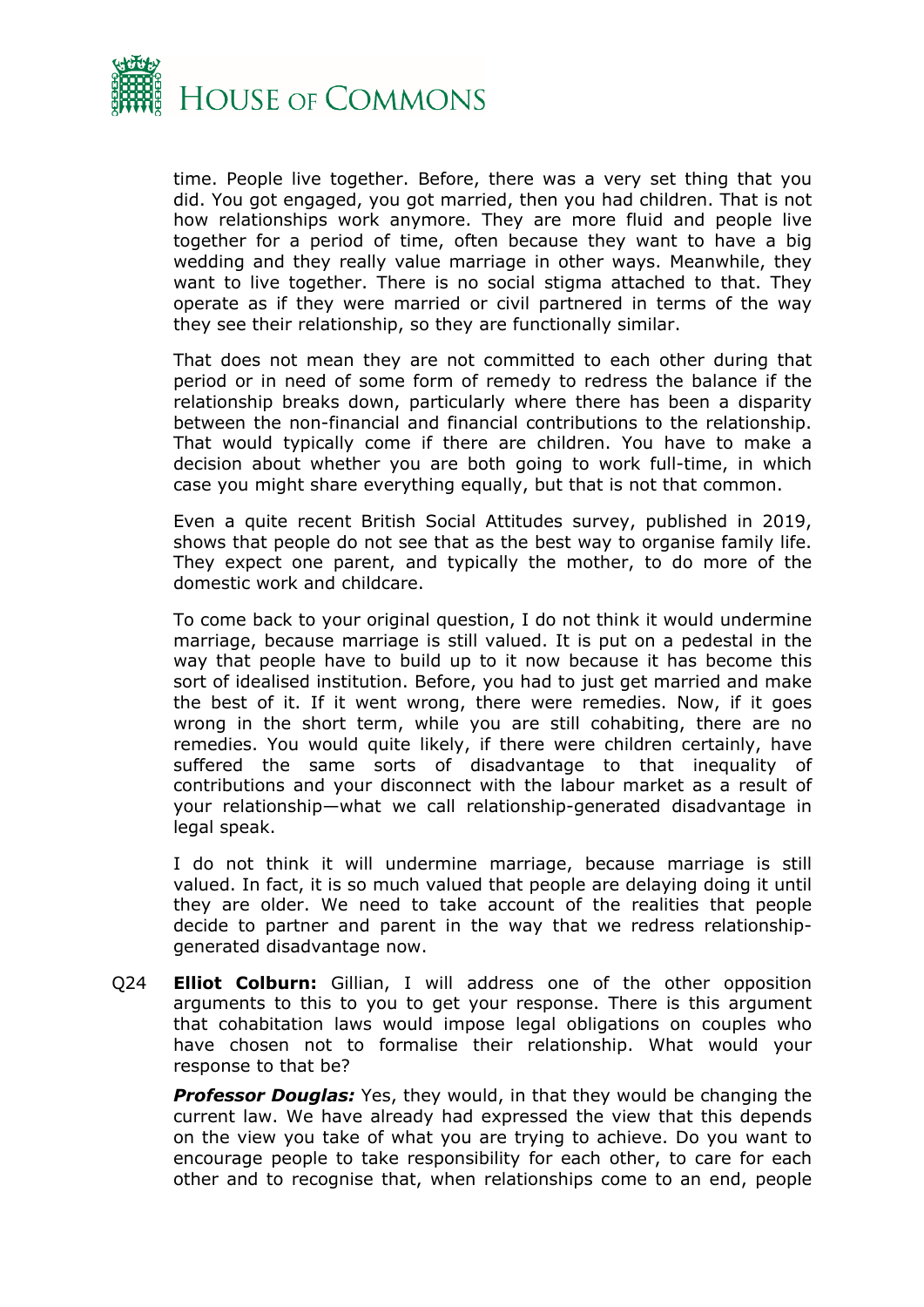

end up in different places and have different opportunities to move on from those relationships?

It seems to me that, at the moment, when we talk about autonomy and the wish to not have those strings attached, we are normally talking about the economically more powerful party in the relationship who does not want this. If I go back to the study that we did, we found that nearly half of our cases involved couples where one party wanted to get married but they could not persuade the other. It is a bit like the non-qualifying marriages that may be a feature of the Muslim community, where one spouse cannot persuade the other to go through the civil legal ceremony or the civil requirements.

We have reached the point where family law should be about recognising care, the obligations that flow from care and interdependence. I do not believe there is any relationship where one party takes all the benefits and the other has all the disadvantages. There is always a mix and those should be shared when the relationship comes to an end. I just do not accept that you can argue that someone who is probably quite a powerful person in the relationship is being done down, if it comes to the end of that relationship, if they are asked to make a contribution to enable their ex to move on.

#### Q25 **Elliot Colburn:** Anne, did you want to pick up on that point?

*Professor Barlow:* I wanted to add to that around the autonomy argument. In terms of suggesting that rights could be extended, it would be important to offer couples the ability to opt out of those rights and remedies if they both agreed to do that. That would preserve autonomy, if that is what we want to do, in a way that makes sure that both parties understand the situation.

At the moment there are what we called uneven couples in our research, where there is perhaps a mismatch of knowledge or financial power, or perhaps there is abuse. Those uneven couples will not agree, typically, to marry or to enter agreement or sort things out in a rational way. It is important the law provides at least a safety net of protection to avoid that sort of exploitation, in a presumptive way. If you have that type of relationship, we know it is likely to generate relationship-generated disadvantage, so therefore the law takes steps to protect those economically weaker partners, typically.

On the other hand, if people are sure—maybe an older couple where they both have children from previous relationships—that they do not want that sort of legal obligation imposed on them, they should be able to opt out, providing they get legal advice. That would be absolutely fine and people in that situation are often better able to pay for advice and know then what they are contracting to do. At the moment, it is the other way round. It is the people who know least who are most exposed to exploitation within relationships, which gives a perverse incentive not to marry or civil partner, to avoid those sorts of financial obligations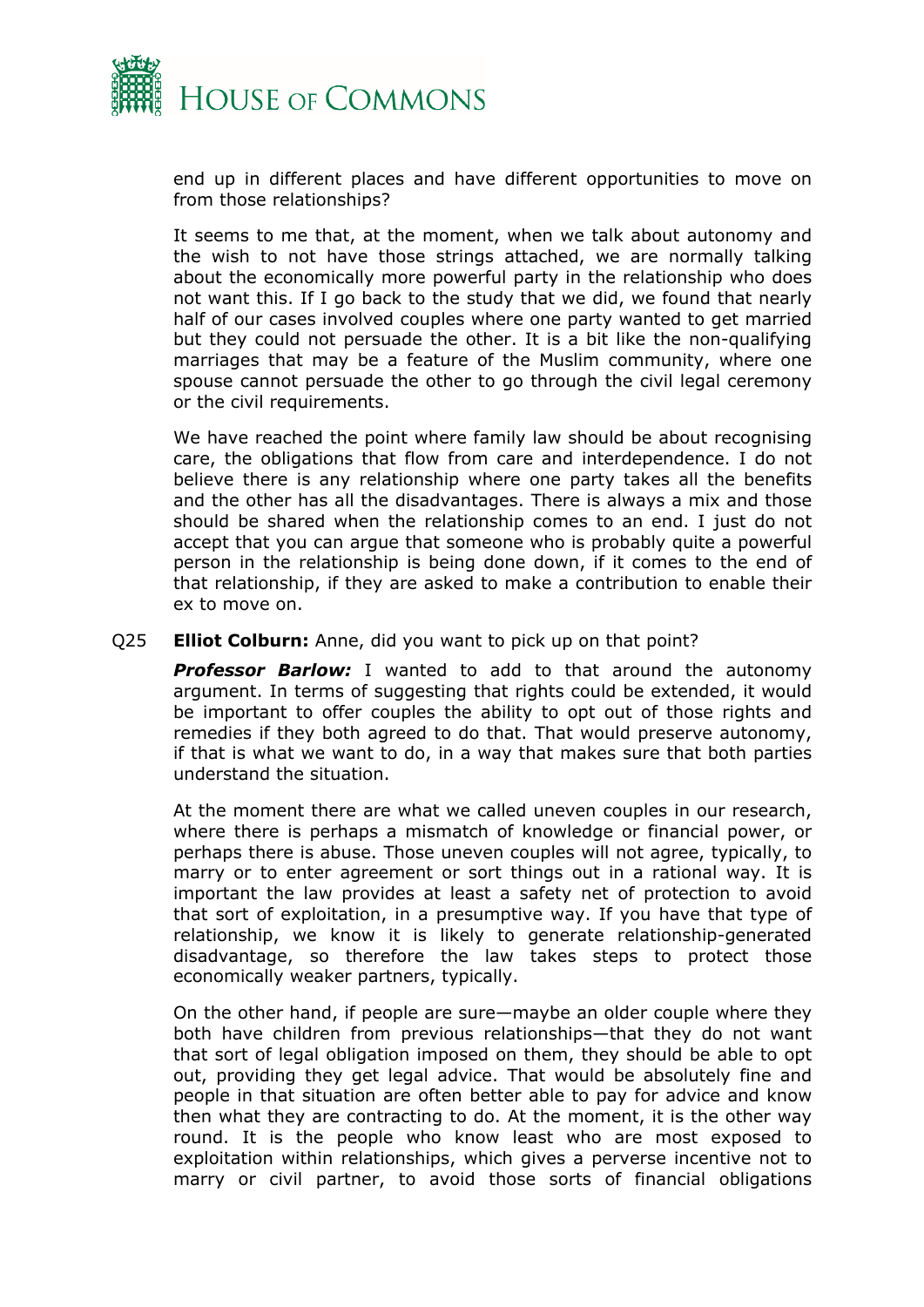

resulting when relationships break down due to mismatch in the caring responsibilities that have been undertaken, as Gillian has just described. You can address that autonomy argument in that way.

Q26 **Kate Osborne:** I wanted to carry on from the point you are making there. Surely, if there is an opt-out agreement, does that not cause the same problems that you have in relationships where one partner will not get married because maybe they are the partner who is most financially stable or in control of the situation. Does that not just take things back to where they were?

**Professor Barlow:** It would be a different group of people. People who are wealthier tend to be better able to take advice, to be informed about legal situations, perhaps act in a more legally rational way. At the moment, we are protecting those who have all the wealth, and the other person is not in a position to know that is what is happening or that is what the law does until the end of the relationship, when things go wrong, at which point it is too late for them to redress it.

Obviously, you would need to let people know. You could perhaps have a period of time before those types of rights came into force to give people some opportunity to adjust and to be advised. That way round would protect the most economically vulnerable within our community. That is a policy decision, whether we want to do that. Those were the people that currently would be thrown on to benefit dependency. If you do it the other way round, the partner would have obligations to support them and those sorts of things.

Obviously, we would need to inform people, but I think that the group you would be talking to would be more responsive to taking the right steps than in the current situation, where you have this common-law marriage myth that, in a sense, is preventing people from acting in that legally rational way.

Q27 **Kate Osborne:** I am struggling to understand that, particularly around vulnerable groups, if their partner will not agree to enter into a legal agreement like a marriage, would they agree to enter into this kind of agreement, where they may be more financially liable?

*Professor Barlow:* It would be the other way around.

**Professor Probert:** I wanted to come in on the question of what you are actually able to opt out of. This is an issue with pre-nuptial agreements under the current law: that you can opt out of sharing, but you cannot opt out of meeting your former spouse's needs or compensating them for relationship-based disadvantage. An opt-out does not necessarily have to be an entire opt-out, even if the terms of the agreement attempt to leave one partner with nothing.

It also goes back to the question of what the scheme is in the first place. If you do not go down the route that Gillian suggested of equating cohabitants and spouses but have something that is much more tailored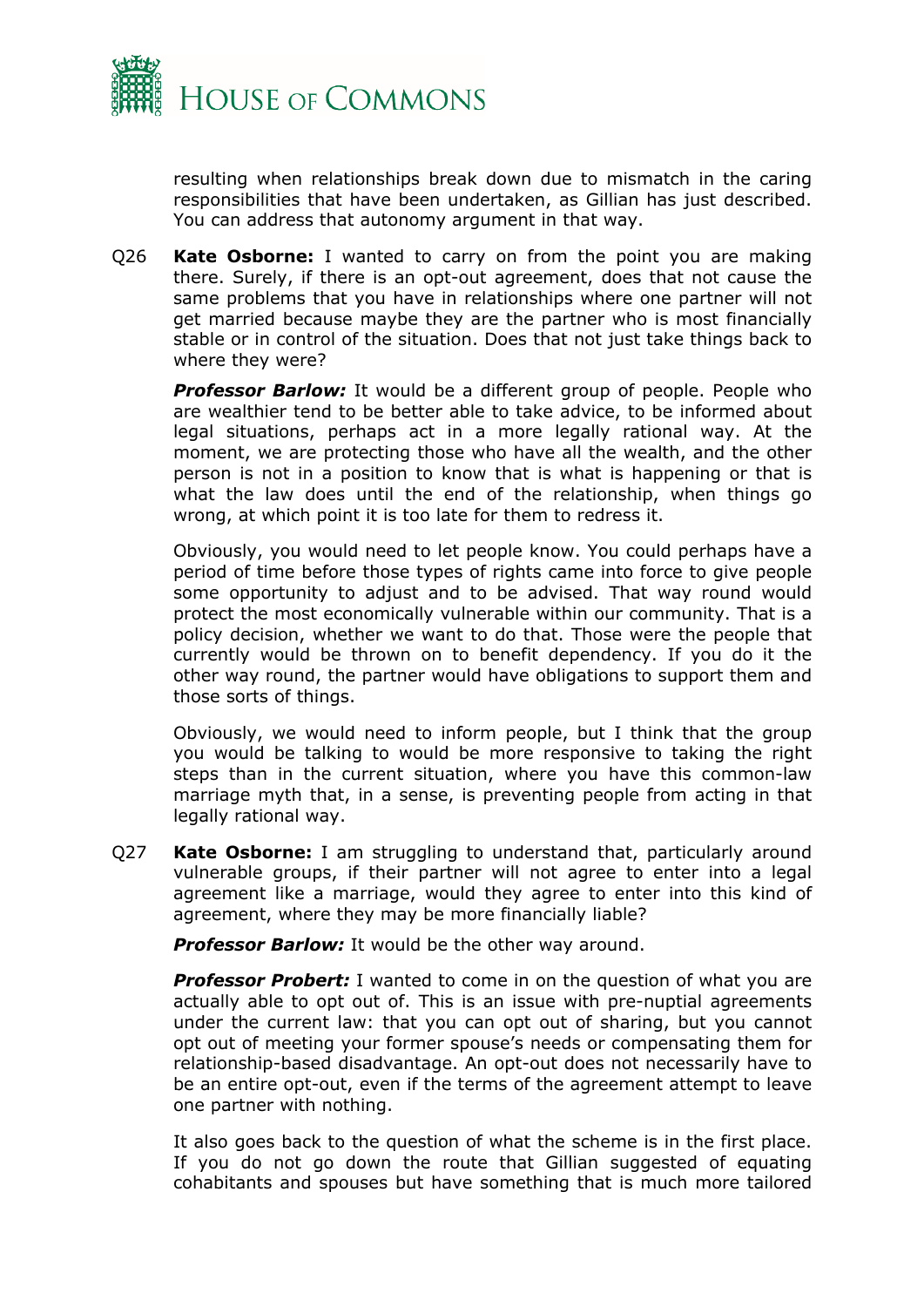

to redressing specific disadvantage, it is very difficult to justify an opt-out in that situation, if you are saying that, even though this disadvantage has been suffered, you are able to say that that loss will simply lie where it falls.

Q28 **Chair:** Can I ask a follow-up question? This is probably for either Rebecca or Anne, or possibly both. We talked a bit about marriages that are not legally recognised. Do the current arrangements particularly disadvantage specific groups with protected characteristics? Are they more likely to disadvantage women? Are they more likely to disadvantage people from some ethnic minorities or LGBT people?

**Professor Probert:** It is clear that the current law is more likely to disadvantage women than men. That is due to a number of reasons. There are continuing disparities in employment. Women, particularly women with young children, are more likely to be in part-time employment than men. There remains a gender pay gap in earnings. Those factors reduce their ability to make the types of contributions to the property that property law values. There have been a number of recent cases where, even though the female partner was working and making a contribution, that financial contribution was deemed too small to count for property—*[Inaudible]—*to make the mortgage payments without her contribution, so yes to women.

In terms of particular religious groups that might be affected, our Nuffield study spoke to 81 individuals who had had a non-legally binding wedding, sometimes as part of a process of getting married, and there seemed to be a clear difference between those of Muslim faith and those of other faiths. The pure, religious-only marriage was far more likely to be a Muslim nikah than any other type of religious marriage.

Q29 **Chair:** Anne, was there anything you wanted to add to that?

*Professor Barlow:* No, I do not think so, other than to indicate that the current law relating to civil partners and married couples on dissolution or divorce is the same. If there is relationship-generated disadvantage, if you are married or civil partnered, on a relationship breakdown, that is treated in the same way.

It means that, if you are a primary carer within one of those situations and you are then a cohabitant in the more difficult situation we have described, you would be similarly discriminated against to a different-sex couple who divided the childcare and breadwinning in that way. The way the law is currently constructed affects all communities. It disadvantages those who undertake the caring responsibilities and make the nonfinancial contributions, whatever the nature of those relationships.

Q30 **Elliot Colburn:** I had some questions about opt-out, which I think we have covered. Instead, I would like to ask about the difficulties in the legal definition of cohabitation. Anne, I will start with you here. Perhaps a simple question to open: if we adopted a legal definition of a cohabitant,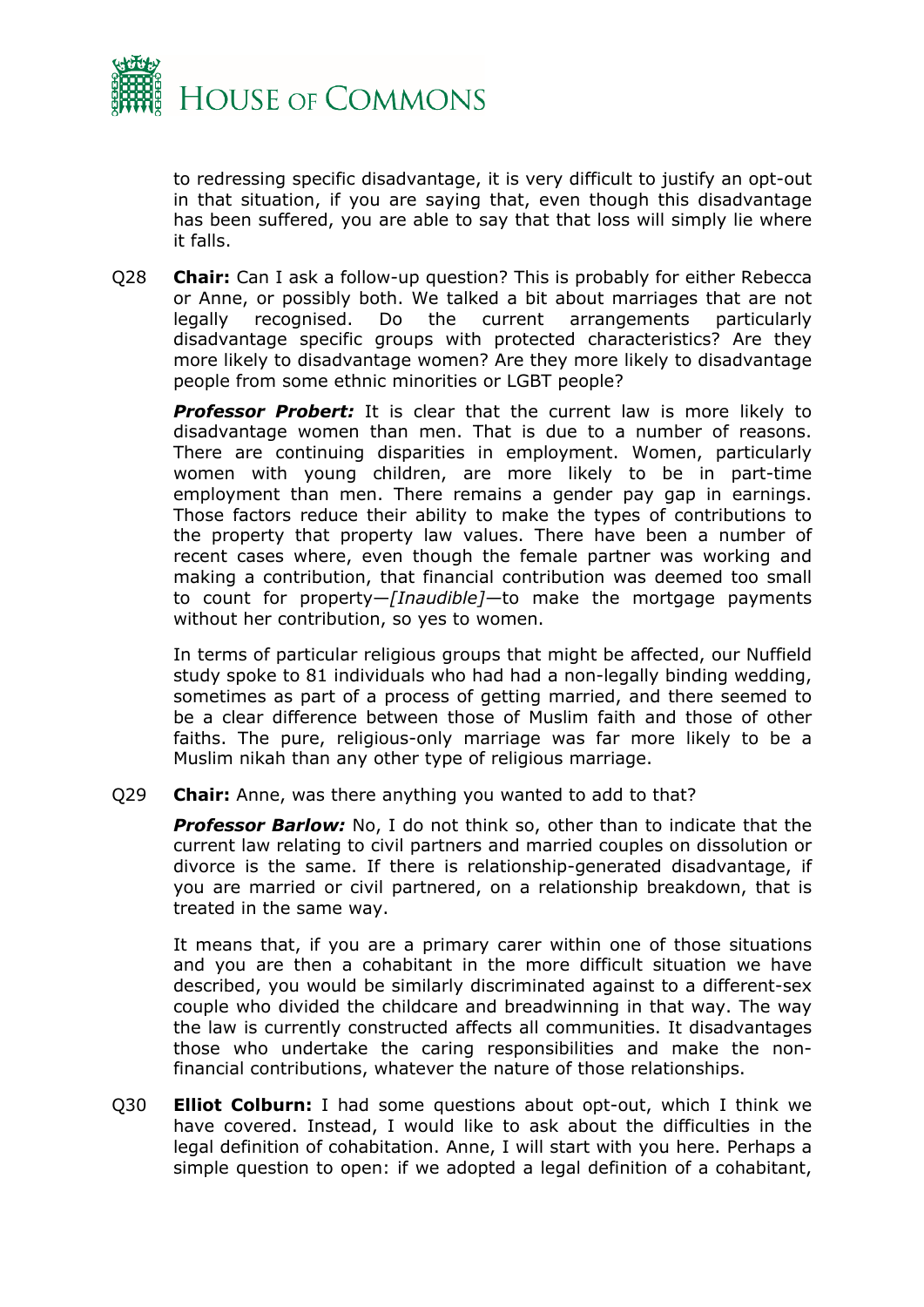

what should this be?

**Professor Barlow:** It depends whether we are having a universal status definition of what a cohabitation relationship is and what a cohabitant is, or whether you are defining it so that it attracts particular legal rights. As far as legal rights go, I think living in the same household is where a lot of the disadvantage can come. You tend to, over time anyway, pool your resources. The individuality of your financial arrangements tends to drift over time away from that very strong individual nature of financial contributions. I would certainly have living in the same household.

I would not like to tie it to marriage or civil partnership. Living as a couple in the same household would probably be the definition that I would be looking at. In order to attract legal rights, I would certainly want any couple with children of that relationship to fall within a qualifying cohabitation relationship that is then given those rights akin to marriage, or however it is decided.

Where there are no children, it is more difficult. As far as couples with children go, I would like to see the sort of regime that Gillian has just described, where you have it akin to marriage. That then leaves what you should do with cohabitants who do not have children. There, a test of financial advantage or disadvantage would be better. A qualification period would probably be a good way to go—three years to give people a bit of leeway to sort out whether the relationship is one that should or should not attract rights and give people a chance to opt out if there is going to be a presumptive scheme.

I would also, in exceptional circumstances, like people to have the ability to apply if they have suffered financial advantage or disadvantage within the first three years. Certainly the Scottish law is set up on that basis. I acknowledge that that can happen straightaway. It is less common, but, if you give up your secure council tenancy and move into your partner's owner-occupied home, you can straightaway lose your ability to house yourself, because you are making yourself intentionally homeless if it all goes wrong, essentially. That is very difficult.

I would see it in that way that you would want to distinguish between different types of cohabitants. Very clearly, I would want to include those with children and have them on the same basis as marriage. Once you have children, I see very little difference in the way that relationship-generated disadvantage actually pans out for a couple.

Q31 **Elliot Colburn:** You mentioned the requirement for a child or a minimum duration period as potential eligibility criteria. You spoke about the benefits of that. Are there any drawbacks that you can see in using either of those as part of any eligibility criteria?

**Professor Barlow:** With a child, I do not. I really do not see that there is any difference. You are immediately exposing yourself to the sorts of differences that we have already discussed that relationships just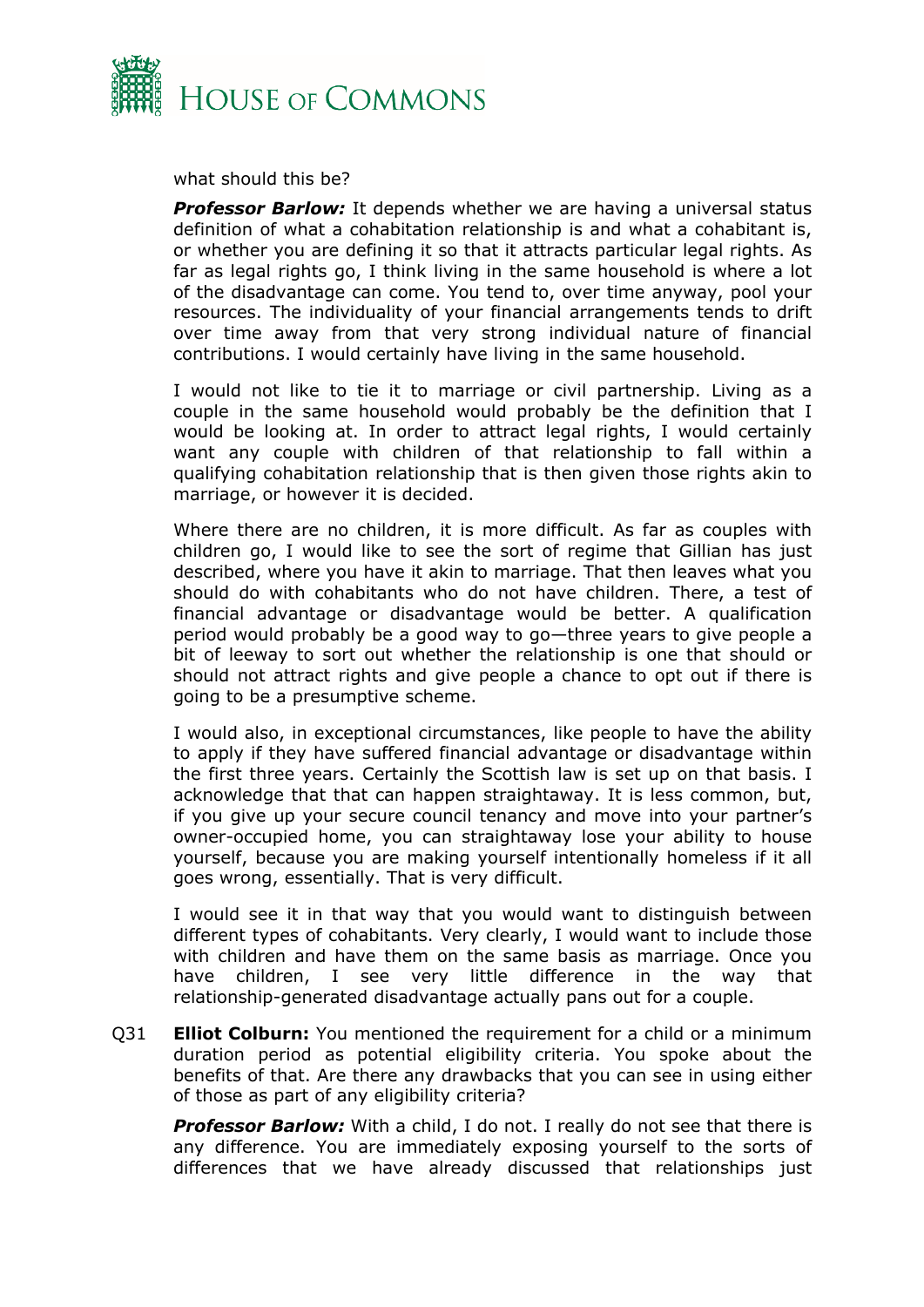

exaggerate financially, in terms of your caring responsibilities not typically being shared equally.

The disadvantage of putting a time limit is that there will be people who suffer disadvantage within those early years, who potentially would be left without a remedy. In some jurisdictions, the court has jurisdiction to include you in a group, even though you are not formally qualified, in exceptional circumstances. I was thinking perhaps that might be a solution, or just to have a financial advantage/disadvantage test for everybody, as Scotland does, where there are not children.

It is different where there are children, or indeed other caring responsibilities. That is where it gets difficult. If you look after your partner's elderly parents for a number of years and have not exploited your own labour market potential, you are left in the same situation as if you had looked after children, very often.

Gillian has written about this. The obligations that one feels echo within cohabitational relationships, in that they mimic marriage in that functional way. You feel morally obliged, even though you are not in any way legally obliged, to take on those roles and responsibilities. You can then suffer disadvantage in that way that perhaps the other partner should be held accountable for redressing.

Q32 **Elliot Colburn:** In terms of disagreements, how could a legal definition of cohabitation prevent cohabitants contesting the nature of their relationship—for example, the date that a relationship began, or whether it was purely sexual and/or romantic in nature? Would a definition be prohibitive in those circumstances, or would it actually help?

*Professor Barlow:* If you have a joint household, that is something that you can normally prove in some way or another, be that utility bills, address for your bank, library membership or whatever, if there are still libraries to join locally or whatever. I do not think it is beyond the realms of possibility. I do not think that is too difficult to prove. In other jurisdictions, I do not see vast amounts of litigation over that.

There might be the odd situation, but in the vast majority of cases it would be fairly easy to prove conclusively when cohabitation began. Yes, it could be a problem in theory, but I do not see it as a practical problem that should stand in the way of reform, personally. I do not know what others think.

Q33 **Elliot Colburn:** I was going to come on to Rebecca on this. Do you envisage any unintended consequences as a result of a legal definition of cohabitation, so certain relationships or certain categories of people being excluded from that definition, for example.

*Professor Probert:* It is difficult, because people will sometimes behave strategically. There is a case under the Inheritance (Provision for Family and Dependants) Act where the deceased believed that, after two years,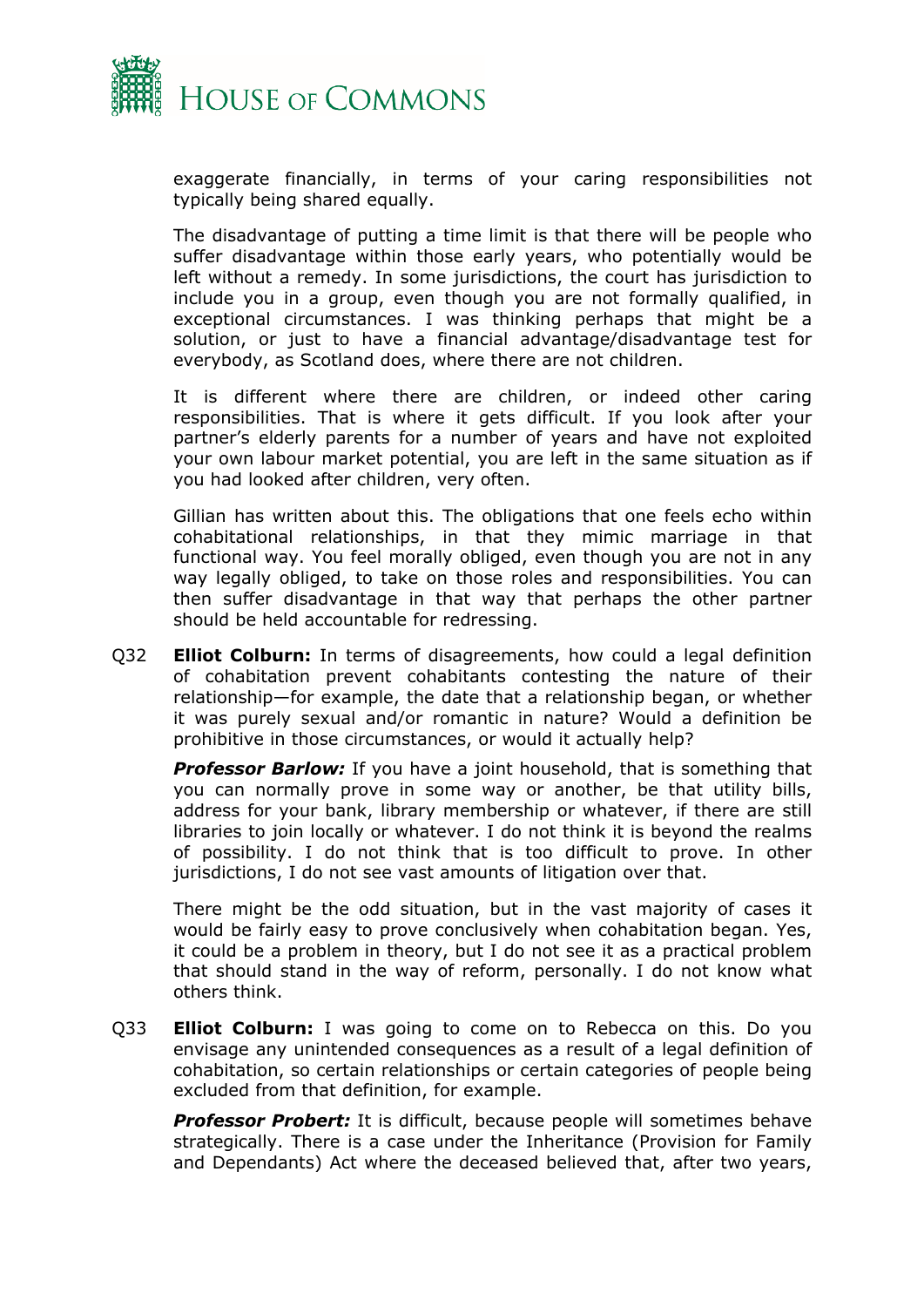

he would be in a common-law marriage and so he asked his partner to move out, so he would not be liable for her.

There is evidence for New Zealand of similar cliff-edge endings of relationships. They were coming up to I think it was the three years that would qualify them to be treated in the same way as spouses, and a number of relationships were breaking up at that point, as people had to make the decisions of whether they wanted to carry on with something that would potentially impose certain responsibilities on them.

Like Anne said, that is not an insuperable problem, because you hope that not everybody is going to behave in that way and you can mitigate it by allowing claims where that time period has not been satisfied. As I said, the eligibility criteria were a problem with the Law Commission's scheme, which otherwise has quite a lot to commend it. If you can show a particular ground for relief, the time period itself should not matter. The time period matters much more if you are qualifying to be treated in exactly the same way as a spouse, where that might not be appropriate the day after you have moved in together.

Q34 **Chair:** Do any of the witnesses have anything that you would like to contribute that you feel you have not been asked about this afternoon?

*Professor Douglas:* It is just to reiterate a point I made in my written evidence. Whatever scheme is arrived at, assuming that reform were to take place, it has to take account of the fact that most people cannot get legal aid for family disputes anymore and most people do not have the money to pay lawyers' fees. Whatever scheme is arrived at has to be simple enough for couples to understand and to be able to work with.

Going back to the study that we did, we found that, where couples were not arguing over ownership but arguing over the practicalities, it was easier for them to mediate and to negotiate. I would be looking for a scheme that focuses on the practicalities of how the parties are to separate themselves and look after themselves and their children for the future, in terms that they can understand and negotiate over in a mediation setting, if necessary.

I am afraid I have considerable reservations about using a Law Commission-type scheme, which is full of difficult concepts and complexities that would be very hard for laypeople to get their heads round. I would be very cautious about even a modified Law Commission scheme, without being very clear about how it would work for couples who are not engaging legal assistance.

Q35 **Chair:** Can I ask one follow-up question? There was the Law Commission review of 2007. Did any of you have any comment you would like to make on how patterns of relationships have changed in the intervening 14 years? I am conscious that that is now a very long time ago. Is there a case in itself for that to be updated?